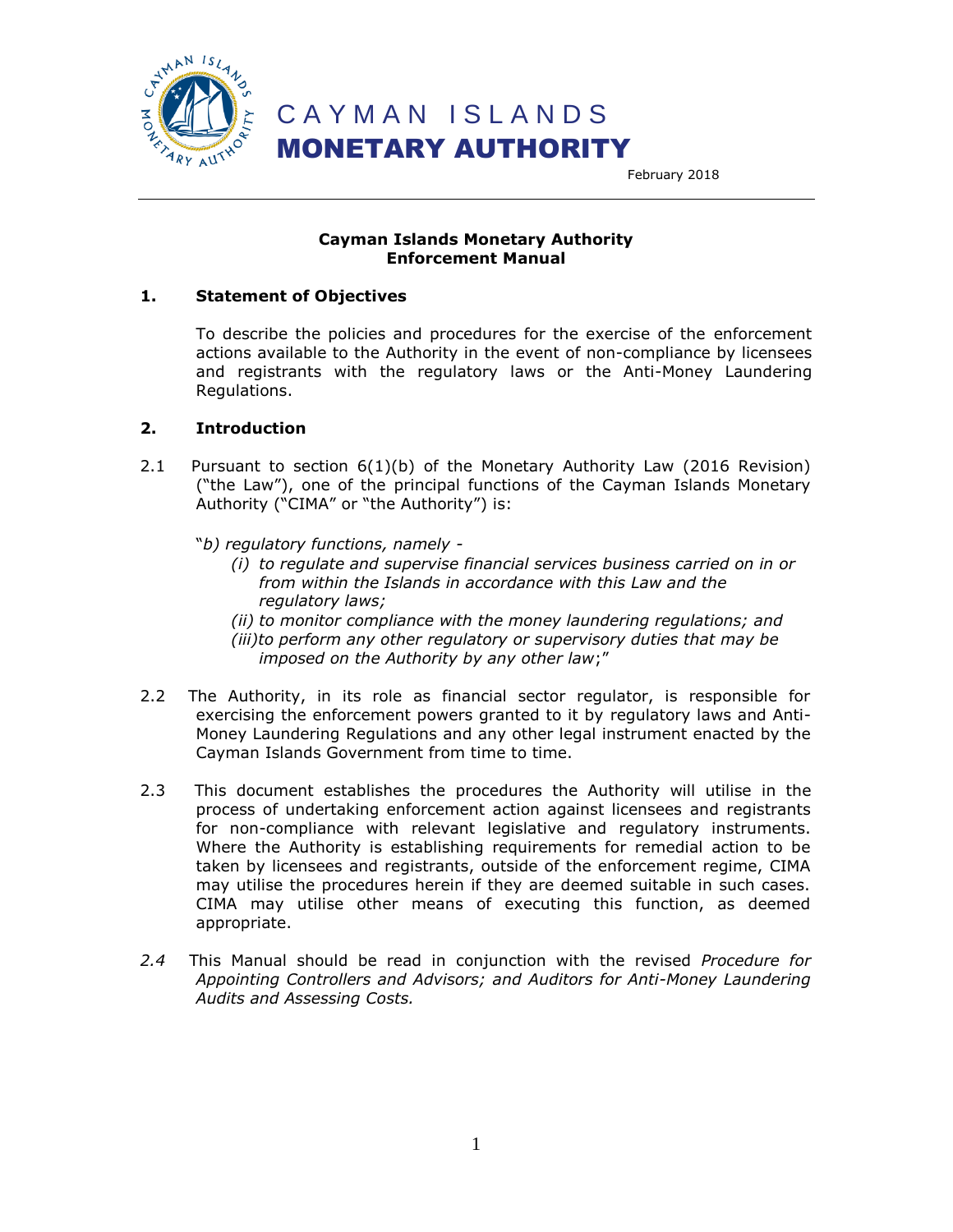

February 2018

#### **3. Scope of Application**

3.1 This Manual applies to all parties subject to the Authority's regulatory functions.

#### **4. Definitions**

- 4.1 For the purpose of this Manual, the definitions below are provided.
	- a) **Advisor**: means a person appointed to advise on the proper conduct of affairs of a licensee or registrant.
	- b) **Anti-Money Laundering Regulations**: means the Anti-Money Laundering Regulations issued pursuant to the Proceeds of Crime Law, and includes any guidance issued in relation thereto.
	- c) **Authority**: means the Cayman Islands Monetary Authority established under the Monetary Authority Law.
	- d) **Behaviour**: means any kind of conduct, including action or inaction.
	- e) **Board of the Authority**: means the board of directors established under the Monetary Authority Law.
	- f) **Company**: means any body corporate formed or registered under the Companies Law (2016 Revision) or the Limited Liability Companies Law (2016 Revision) of the Cayman Islands, and includes foreign companies.
	- g) **Controller**: means a person appointed to assume control of the affairs of a licensee or registrant.
	- h) **Controllership**: means a licensee or registrant in which a Controller has been appointed.
	- i) **Financial crime**: means any kind of criminal conduct relating to money or to financial services or markets, including any offence involving:
		- i. fraud or dishonesty;
		- ii. misconduct in, or misuse of information relating to a financial market; or
		- iii. handling the proceeds of crime, and includes money laundering, terrorism financing, or proliferation financing.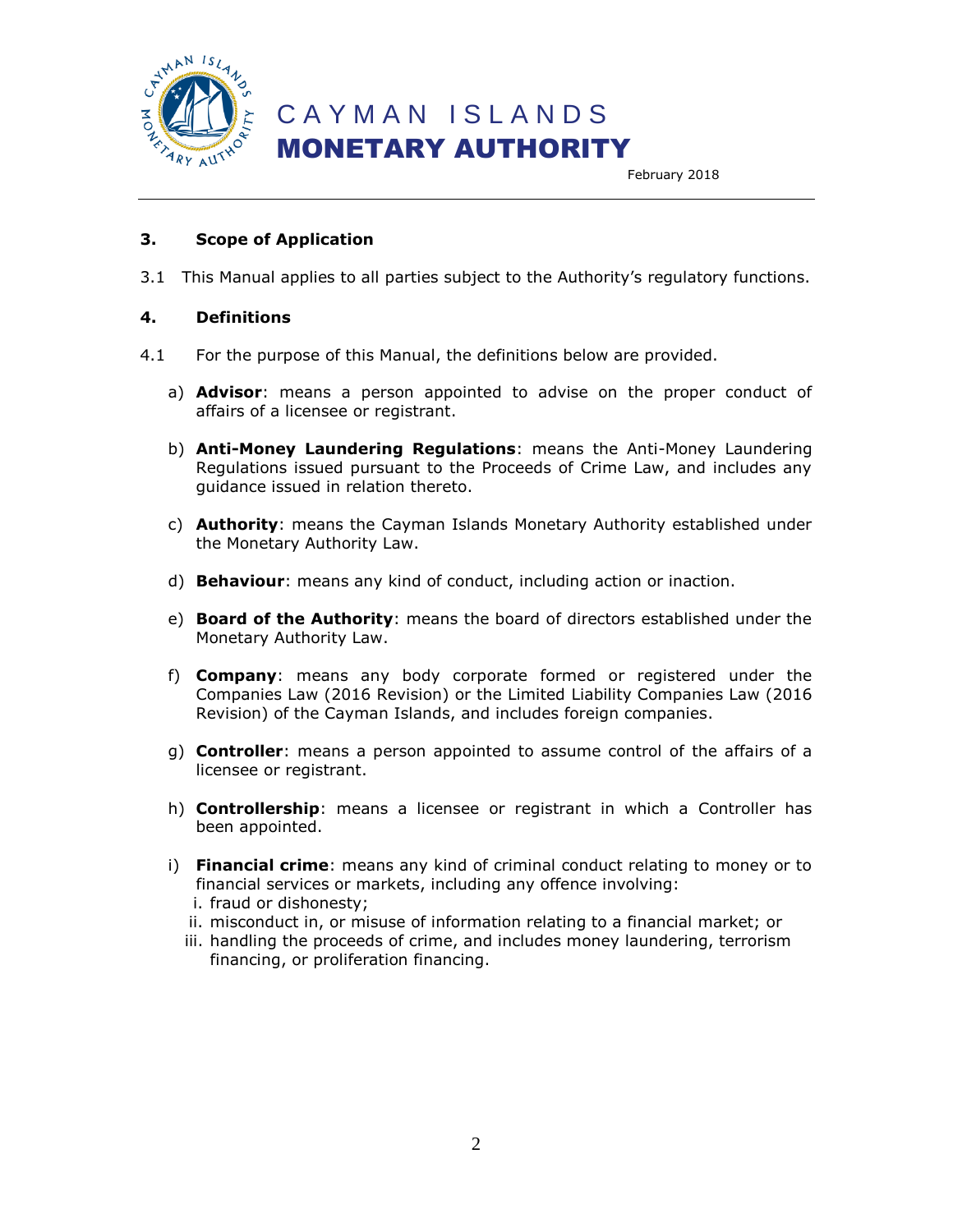

 C A Y M A N I S L A N D S MONETARY AUTHORITY

February 2018

- j) **Licensee**: means a person licensed under the regulatory laws, and includes a building society, a credit union and a development bank unless otherwise stated.
- k) **Liquidator**: means a person appointed by the Grand Court of the Cayman Islands to wind up a company, partnership, limited liability company, or unit trust.
- l) **Managing Director**: means the managing director of the Authority appointed under the Monetary Authority Law.
- m) **Money Laundering**: means doing any act which constitutes an offence under sections 19 to 22 of the Terrorism Law or section 144 (10) of the Proceeds of Crime Law or, in the case of an act done otherwise than in the Islands, would constitute such an offence if done in the Islands.
- n) **Officer**: means in relation to a body corporate, a director, a member of the committee of management, chief executive (however described), manager, secretary, operator or other similar officer of the body, or a person purporting to act in that capacity.
- o) **Operator**: means a director of a company, a manager or managing member of a limited liability company, a trustee of a trust, or a general partner of a partnership.
- p) **Party**: means a person, licensee, registrant, or other entity subject to the Authority's regulatory functions under the regulatory laws or monitored by the Authority under the Anti-Money Laundering Regulations.
- q) **Promoter**: means, in respect of a mutual fund or proposed mutual fund, any person whether within or without the Cayman Islands who causes the preparation or distribution or an offering document in respect of the mutual fund or proposed mutual fund but does not include a professional advisor acting for or on behalf of such a person.
- r) **Regulatory Functions**: means the functions of the Authority specified in the Monetary Authority Law, or functions corresponding to such functions, and any other similar functions relating to the companies or financial services as may be specified in the regulatory laws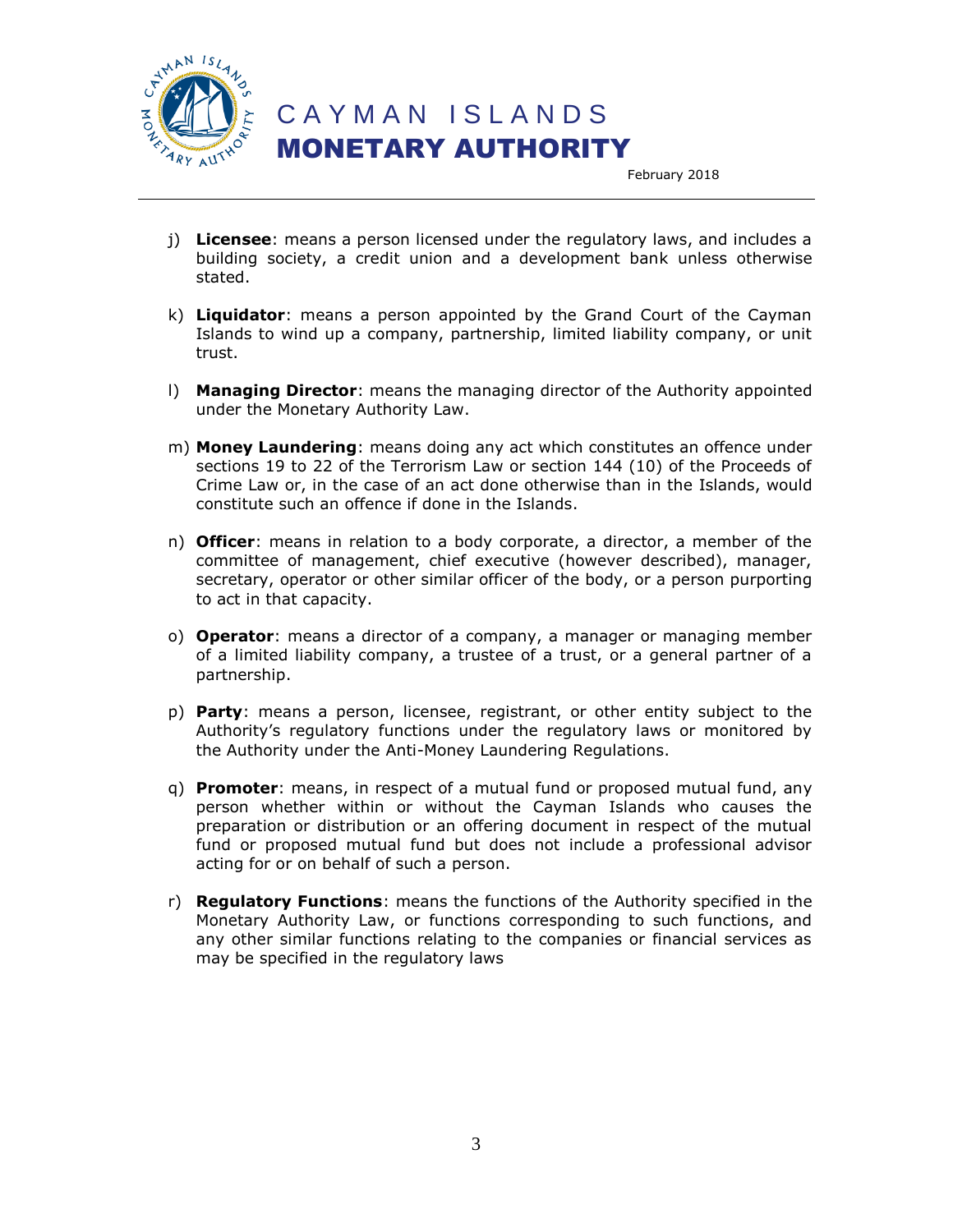

## C A Y M A N I S L A N D S MONETARY AUTHORITY

February 2018

- s) **Registrant**: means a person registered under the regulatory laws, and includes administered mutual funds
- t) **Regulatory laws**: means any one or more of the following:
	- i. Banks and Trust Companies Law
	- ii. Buildings Societies Law
	- iii. Companies Management Law
- iv. Cooperative Societies Law
- v. Development Bank Law
- vi. Directors Registration and Licensing Law
- vii. Insurance Law
- viii. Money Services Law
- ix. Mutual Funds Law
- x. Securities Investment Business Law

and any other laws that may be prescribed by the Governor by regulations made under the Monetary Authority Law. This includes any rules, statements of principle or guidance issued in accordance with the Monetary Authority Law, and regulations made under the Monetary Authority Law or the regulatory laws

- u) **Receiver**: means a person appointed by the Grand Court of the Cayman Islands to manage the assets attributable to a particular segregated portfolio of a segregated portfolio company for the purposes of the orderly closing down of the business of or attributable to the segregated portfolio.
- v) **Regulatory objectives**: means the objectives of the Authority specified in the Monetary Authority Law.
- w) **Stakeholder**: means a depositor, investor, policyholder, client, customer, creditor, or member of, or an entity managed or administered by, a licensee or registrant.
- x) **Supervisory division**: means one of the following divisions within the Authority: Banking Supervision Division, Fiduciary Services Division, Investments Supervision Division, Insurance Supervision Division, or Securities Supervision Division.
- y) **Unit Trust**: means a trust established by a trustee and issues trust units, as defined in the Mutual Funds Law.

#### **5. Approach to Enforcement**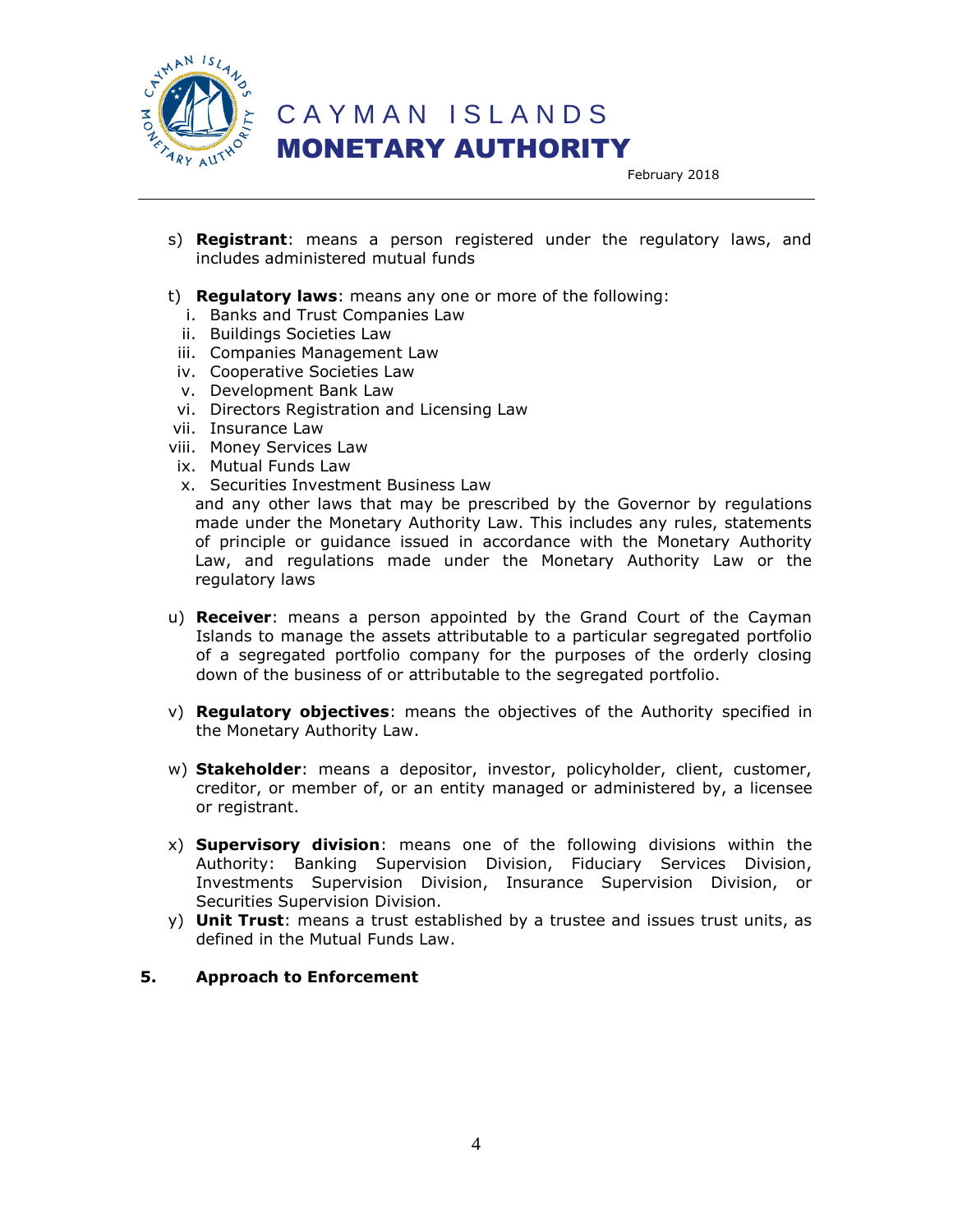

February 2018

- 5.1 The Authority's effective and proportionate use of its powers to enforce the requirements of the regulatory laws and other relevant legislation (such as the Anti-Money Laundering Regulations) plays an important role in the pursuit of its regulatory objectives.
- 5.2 The Authority has a range of regulatory tools available to help it meet its regulatory objectives.
- 5.3 There are a number of principles underlying the Authority's approach to the exercise of its enforcement powers:
	- 5.3.1 The effectiveness of the regulatory regime depends to a significant extent on the maintenance of an open and co-operative relationship between the Authority and those whom it regulates;
	- 5.3.2 The Authority uses a risk-based supervisory approach and its enforcement actions and procedures are aligned with this approach;
	- 5.3.3 The Authority will seek to exercise its enforcement powers in a manner that is transparent, lawful, rational, proportionate, and consistent with its publicly stated policies and guidelines;
	- 5.3.4 The Authority will pursue enforcement action that is timely and effective in dissuading licensees and registrants from future contraventions of the laws and regulations of the Cayman Islands; and
	- 5.3.5 The Authority will exercise its enforcement powers in a manner that is procedurally fair.
- 5.4 For reasons of confidentiality, the Authority is not permitted to disclose any information relating to the affairs of the Authority, any application made to the Authority under the regulatory laws, the affairs of a party, or the affairs of a stakeholder that he has acquired in the course of his duties or in the exercise of the Authority's functions, except in the performance of its duties under the law. The Monetary Authority Law lists those limited circumstances where disclosure is permitted.
- 5.5 The Authority will therefore not normally disclose details of the information received or the findings or requirements made during an investigation. This would include disclosure of any enforcement actions that have not been notified in the Cayman Islands Gazette nor are in the public domain.

#### **6. The Compliance Procedure**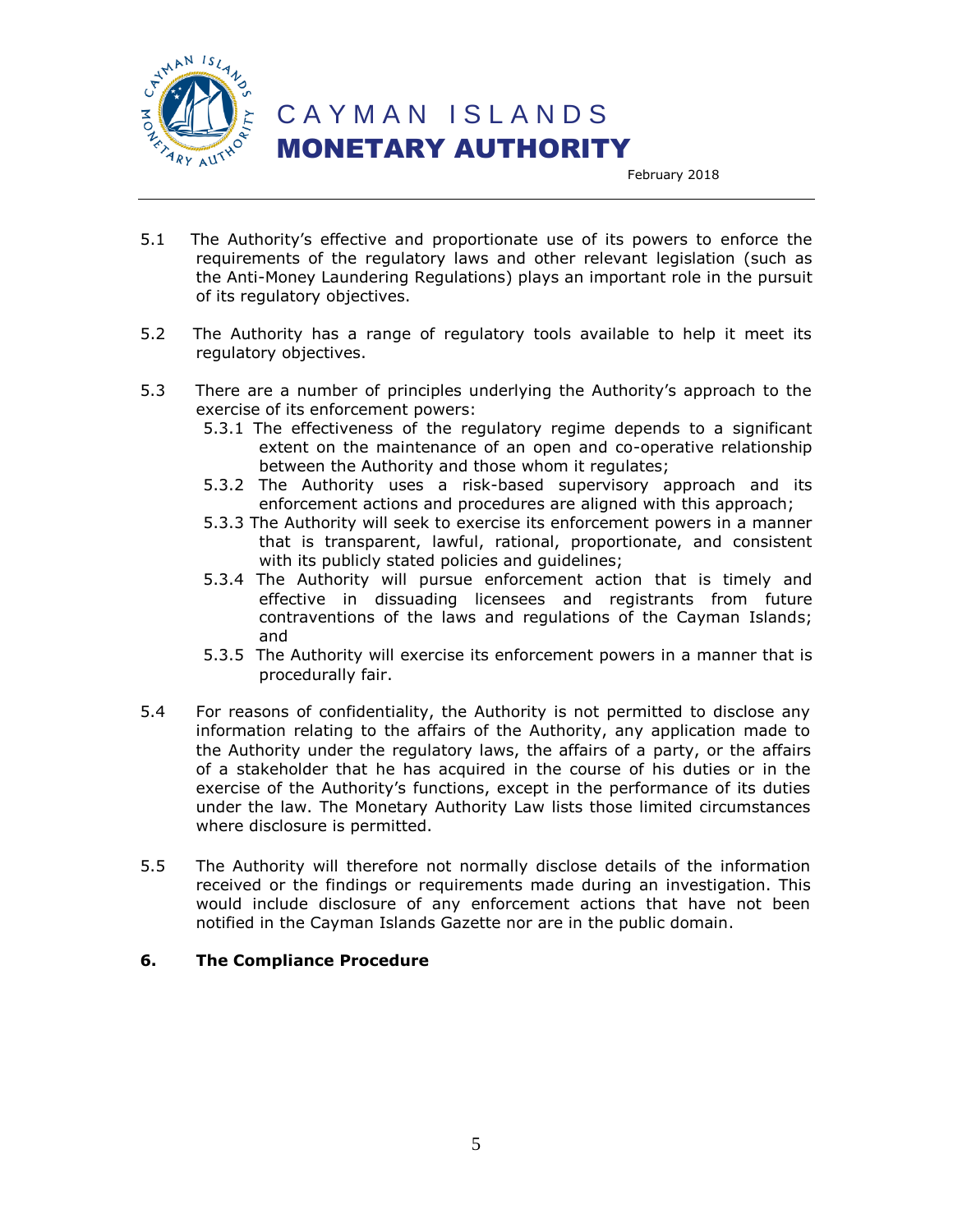

February 2018

- 6.1 The ultimate objective is to ensure that parties comply with all relevant aspects of the regulatory laws and the Anti-Money Laundering Regulations, through the use of a clear procedure for enforcement action when necessary.
- 6.2 Parties must demonstrate a high level of responsibility in ensuring compliance with the regulatory laws and the Anti-Money Laundering Regulations of the Cayman Islands. Parties that fail to comply run the risk of negatively impacting the interests of stakeholders, financial stability and the wider economy; and harming their own reputation and the reputation of the Cayman Islands as a well-regulated international financial centre.
- 6.3 The broad areas of concern (hereinafter referred to as "contravention") that may result in the Authority taking action include, when a party:
	- (a) Is unable to, or appears to become unable to, meet its obligations as they fall due;
	- (b) Is carrying on business that is, or is likely to be, detrimental to the public interest, the interests of stakeholders, or any other third party, including increasing risk exposures without the required enhancements to its risk management framework;
	- (c) Contravenes regulatory laws or the Anti-Money Laundering Regulations of the Cayman Islands;
	- (d) Fails to comply with a condition of its licence or registration; or
	- (e) Breaches a rule.
- 6.4 The Authority's Supervisory and Compliance Divisions, in considering what action to recommend that the Authority take in the event of a concern arising, will take into account, amongst other things, the following:
	- (a) The impact on stakeholders' interests, third parties and market confidence;
	- (b) The nature and extent of the contravention;
	- (c) The extent of the risk posed by the contravention, to the viability of the party and the overall stability of the financial system;
	- (d) The ability and extent to which remedial action will rectify the contravention;
	- (e) The willingness and ability of the party to cooperate with and assist the Authority with its investigations and in implementing its requirements. This includes how quickly, effectively and completely the party brought the contravention to the attention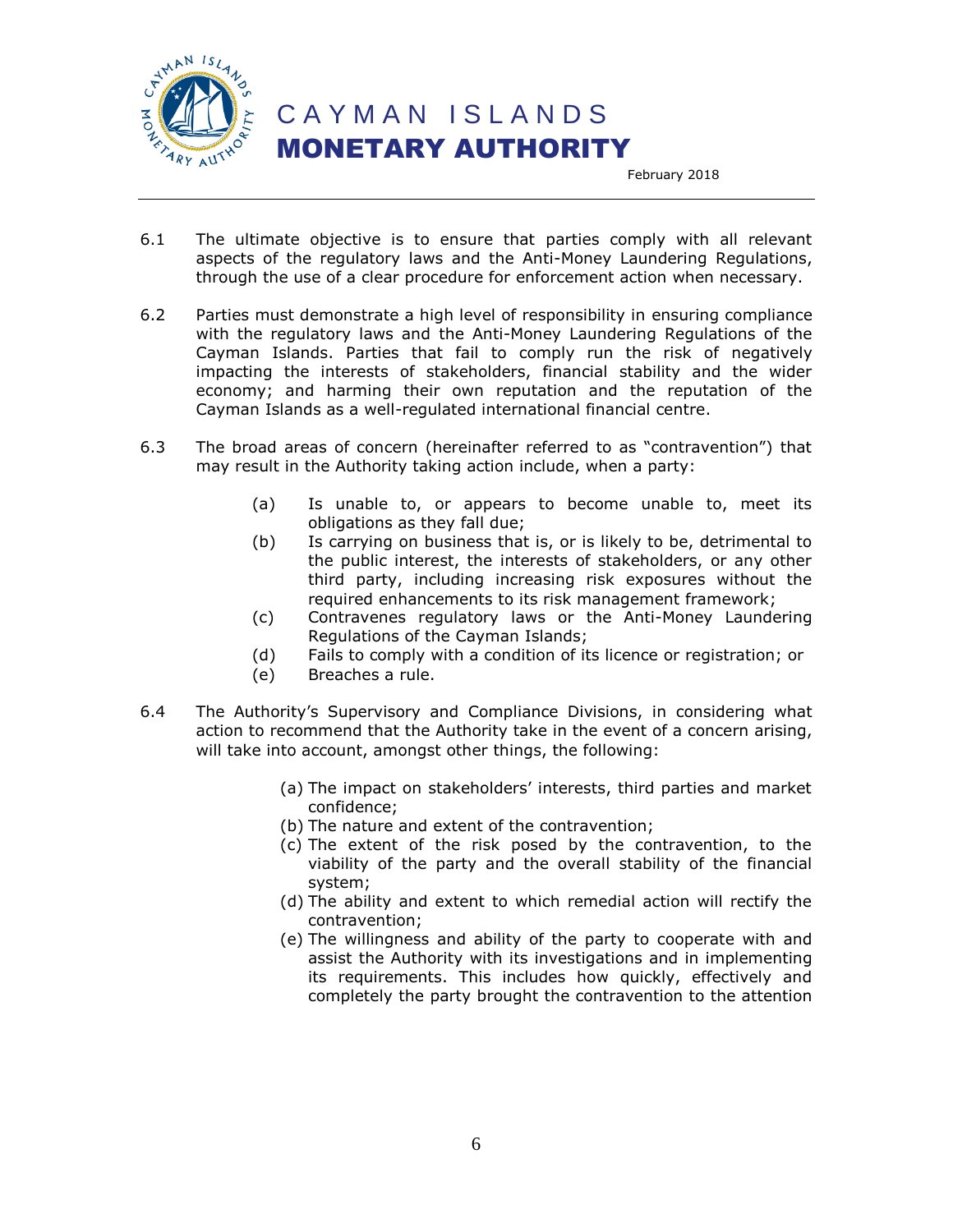

February 2018

of the Authority; the degree and timeliness of cooperation in meeting the requests of the Authority for information, documents etc; any remedial actions the party has already taken or intends to take in rectifying the situation; and any action that has been taken to ensure that such a contravention does not arise in the future;

- (f) The compliance history of the party. This includes whether the Authority or any other regulator has taken any previous action against the party; whether the party has previously failed to comply with conditions on its licence/registration or directions of the Authority; and the general compliance history of the party in terms of any other correspondence considered relevant by the Authority;
- (g) The amount of the loss incurred or any benefit lost as a result of the contravention;
- (h) The nature and extent of any crime facilitated, occasioned or otherwise attributable to the contravention;
- (i) The nature and extent of civil and/or criminal proceedings that have been or are expected to be commenced against the party or any of its directors and/or shareholders;
- (j) The extent to which the directors and officers have acted in a fit and proper manner;
- (k) Whether there are a number of issues which, when considered individually may not justify disciplinary action, but which do, when considered collectively, indicate a pattern of unfit and improper behaviour;
- (l) Whether any rules or guidance have been issued in respect of the contravention and, if so, the extent to which the party has followed the relevant rules or guidance; and
- (m) Action taken by the Authority or other regulatory authorities in previous similar cases.
- 6.5 The Authority will notify the party of the action that will be taken by the Authority according to the nature of the contravention and upon consideration of the factors listed above in Section 6.4.
- 6.6 In order to facilitate the delegation of responsibility, the Head of the respective Supervisory Division shall provide to the Compliance Division, where practical, a summary of the pertinent background information of the party and the steps taken by the Division relating to the party and the contravention.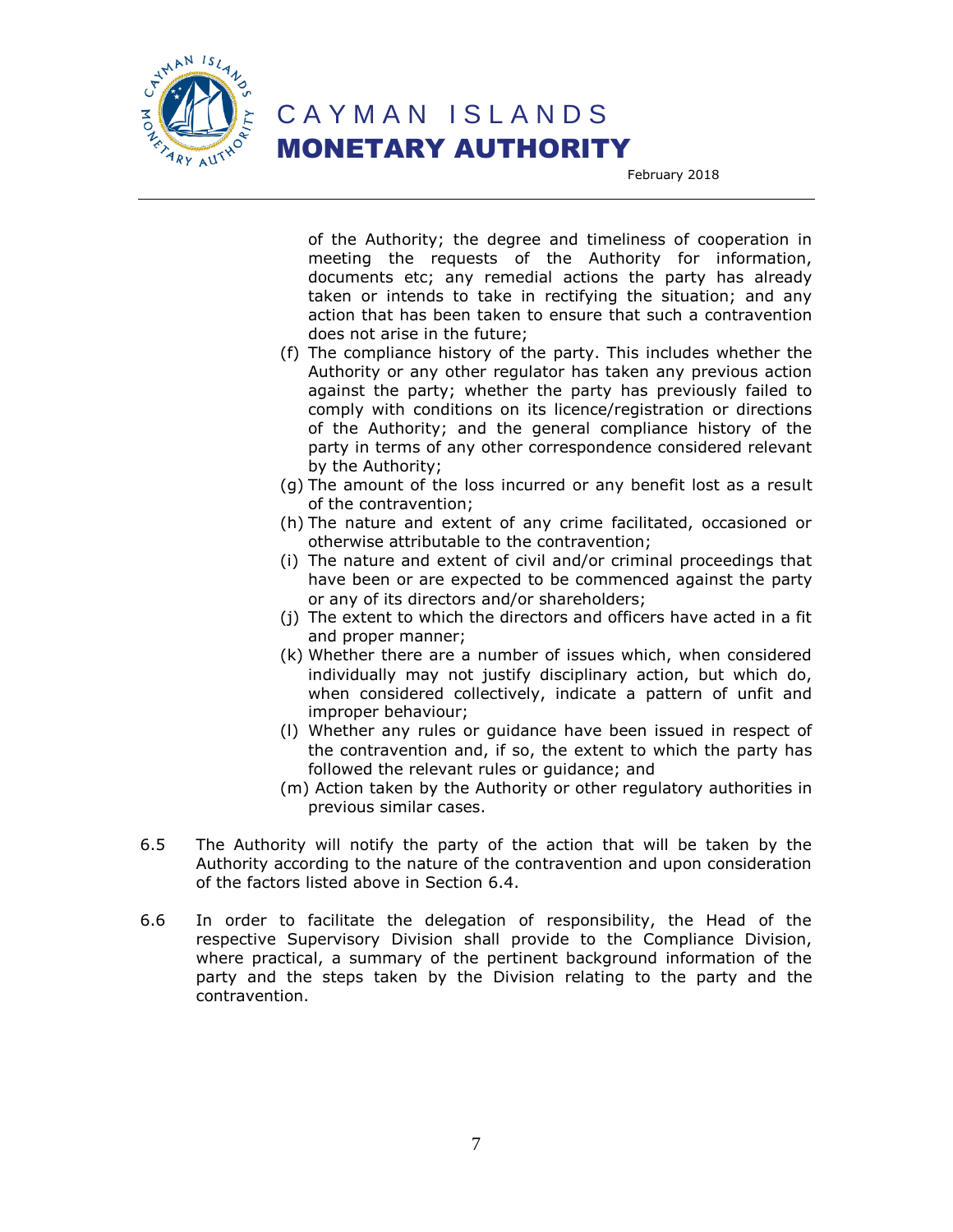

February 2018

6.7 The Compliance Division will investigate and collect any further information that it deems necessary to determine an appropriate action. This may include receipt of legal advice regarding the sufficiency of the evidence obtained and the appropriateness of the proposed course of action.

#### **7. Information Gathering and Investigation Powers**

- 7.1 The regulatory laws give the Authority the powers to examine the affairs or business of any party regulated under the regulatory laws.
- 7.2 In addition, under Section 34(8) of the Monetary Authority Law, the Authority may, as it may reasonably require in connection with the exercise of functions conferred on it or under the Monetary Authority Law or the regulatory laws, at all reasonable times by notice in writing, require a person regulated under the regulatory laws; a connected person; or a person reasonably believed to have information relevant to an enquiry by the Authority:
	- 7.2.1 To provide specified information or information of a specified description; or
	- 7.2.2 To produce specified documents or documents of a specified description.
	- 7.2.3 The Authority may also apply to the court to have a person examined on oath and have the results of that examination sent to the Authority.
- 7.3 Where documents are produced pursuant to these powers, the Authority may take copies of them or extracts from them.
- 7.4 Under Section 34(9) of the Monetary Authority Law, the Authority, where satisfied that assistance should be provided in response to a request by an overseas regulatory authority, may direct in writing a person regulated under the regulatory laws; a connected person; a person that is engaging in an activity that is subject to regulation under the regulatory laws; or a person reasonably believed to have information relevant to any enquiries to which the request relates:
	- 7.4.1 To provide the Authority with specified information or information of a specified description with respect to any matter relevant to the inquiries to which the request relates; or
	- 7.4.2 To produce specified documents or documents of a specified description to those inquiries; or,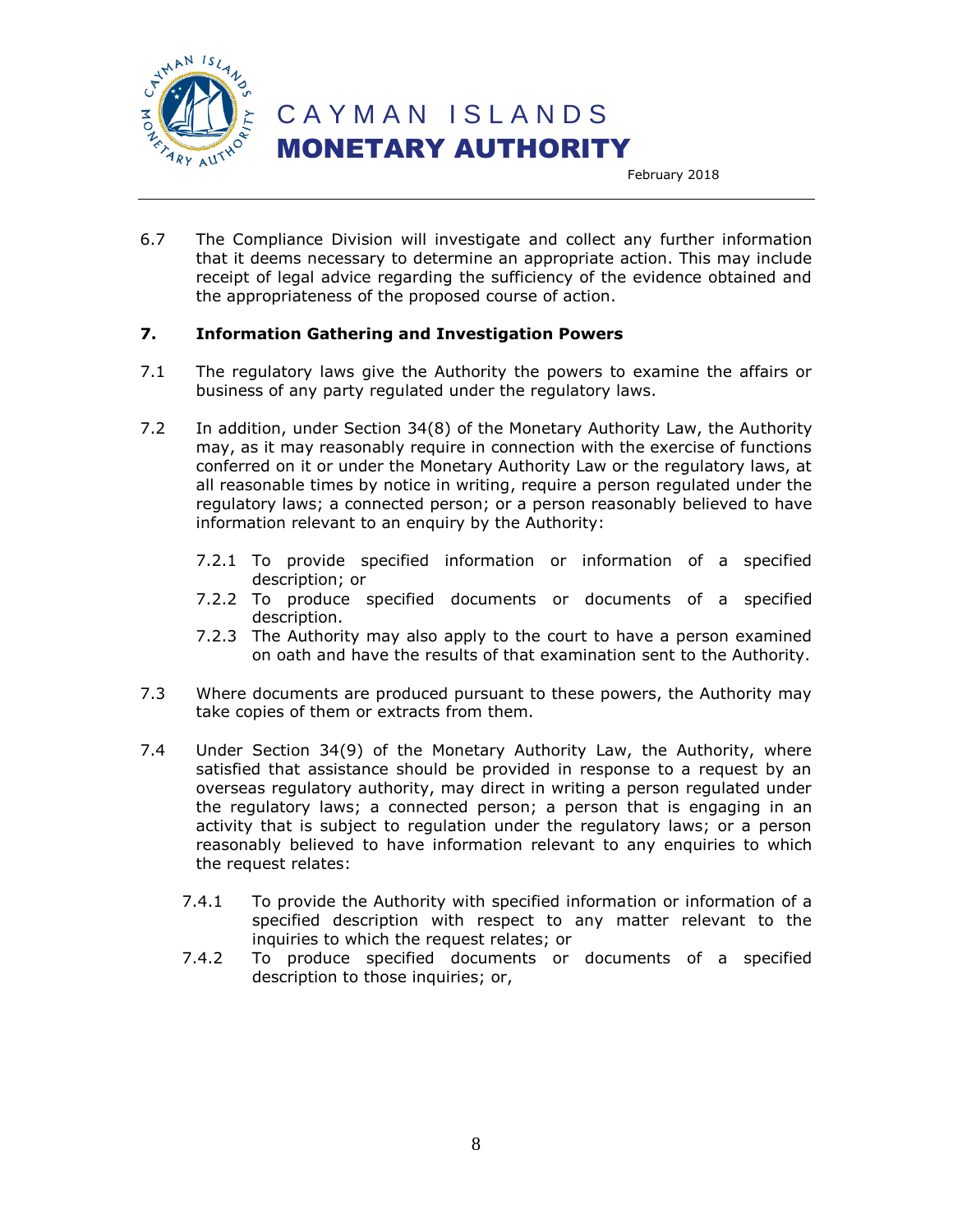

February 2018

- 7.4.3 To give to the Authority such assistance in connection with those inquiries as the Authority may specify in writing.
- 7.5 The matters that must be satisfied prior to the Authority exercising its powers are set out in the Monetary Authority Law.
- 7.6 Furthermore, many of the regulatory laws give the Authority or a police officer of the rank of Inspector or above the power to apply to a magistrate to issue a warrant authorising the Authority or a police officer and any such other persons to search, inspect and take possession of records.

#### **8. Access to the Records of the Authority**

- 8.1 Controllers and those appointed as fiduciaries of the court (i.e. receivers, provisional liquidators and official liquidators) may seek access to and collection of copies of the records of the Authority under their mandate to investigate the affairs of the party.
- 8.2 While the Authority will assist controllers and fiduciaries of the court, where possible, it is appropriate for the Authority to seek legal advice prior to releasing any documentation.

#### **9. Decision Making**

- 9.1 The Authority's powers to take regulatory enforcement action are of two types:
	- 9.1.1 Those that the Authority may exercise by the warning notice and decision notice procedure; and
	- 9.1.2 Those that the Authority may exercise actions without the warning notice and decision notice procedure.

#### The Warning and Decision Notice Procedure

- 9.2 The purpose of issuing Warning Notices is to give reasonable opportunity for parties affected by enforcement decisions of the Authority to make representation to the Authority prior to those decisions being finalised.
- 9.3 This procedure is relevant to the following regulatory decisions: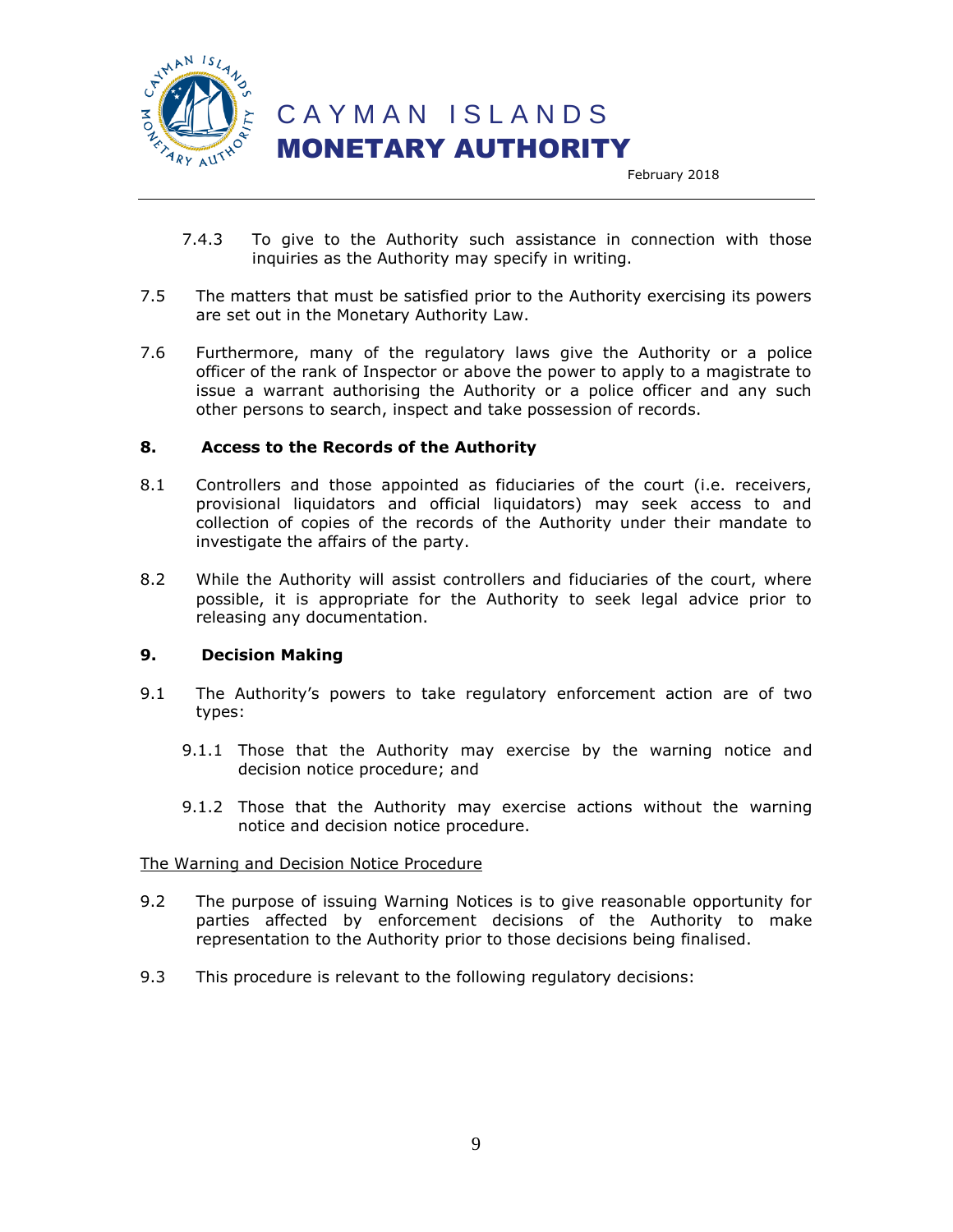

February 2018

- (a) suspension of the licence of a licensee;
- (b) suspension of the registration of a registrant;
- (c) revocation of the licence of a licensee or cancellation of a registration of a registrant;
- (d) imposition or amendment of conditions or imposition of further conditions on a licence or registration;
- (e) requiring the substitution of a director, operator, senior officer, general partner, promoter, manager or shareholder of a licensee or registrant (as applicable); or
- (f) requiring licensees or registrants to take such action as the Authority reasonably believes necessary.

#### 9.4 *Issuing a Warning Notice*

- 9.4.1 Subject to paragraph 9.7 below, if the Authority is contemplating to proceed with one of the regulatory decisions discussed in section 9.3, it will issue a Warning Notice to the concerned person to alert the recipient to the fact the Authority intends to take the regulatory action, and to indicate that the recipient may make representations to the Authority.
- 9.4.2 Once the Authority has determined that a Warning Notice is to be issued, such notice will:
	- (i) Be in writing;
	- (ii) State the action that the Authority proposes to take; and
	- (iii) Document the Authority's reason for the proposed action.
- 9.4.3 The Warning Notice will contain a statement that the affected party may make written representations to the Authority. The notice will specify a reasonable period of up to 30 days from receiving the Warning Notice, within which the person whom it is served on may make representations. The Warning Notice will also detail a contact and address at the Authority to whom representations must be made.
- 9.4.4 The Authority may expand or amend the scope of its action; and/or shorten the Warning Notice period, at its discretion.
- 9.4.5 A sample Warning Notice is attached as Appendix 1.
- 9.4.6 There may be exceptional circumstances in which the Authority is unable to disclose full reasons for the proposed decision. Such situations would include: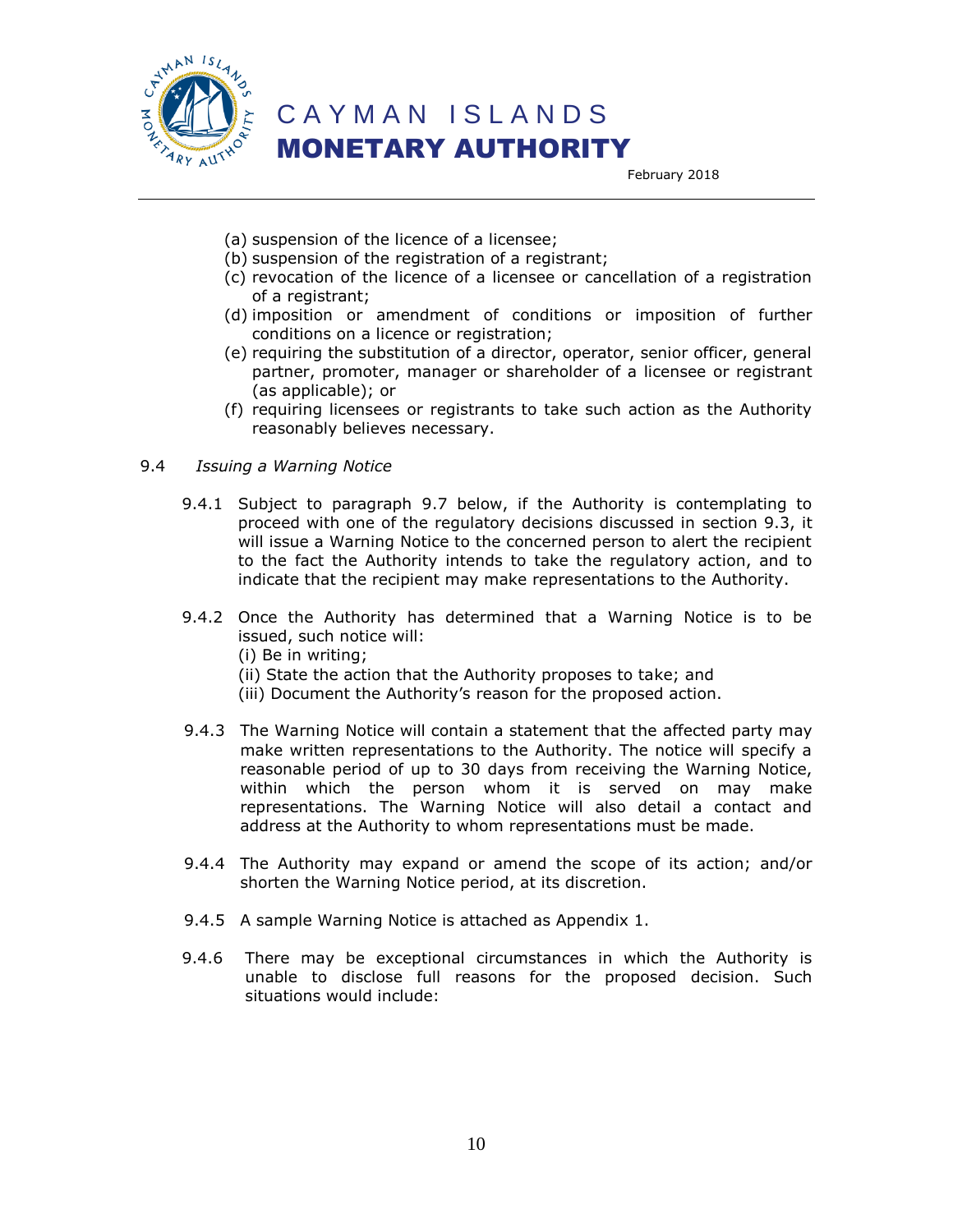

February 2018

- Information between the Authority and its professional legal advisor;
- Information which a court has directed is not to be disclosed;
- Information indicating knowledge or suspicion that a person is engaged in money laundering or terrorist financing activity;
- Information received from a regulatory or law enforcement authority;
- Information received on a confidential basis;
- Where the disclosure of information could adversely affect the national interest, including the financial stability or national security, of the Cayman Islands; or,
- Where it is in the public interest to do so.

In these exceptional circumstances, the decision not to fully disclose reasons will be approved by the Executive Committee of the Board of Directors of the Authority.

- 9.5 *The Representation Process*
	- 9.5.1 In deciding on the length of the representation period, the Authority will have regard to the circumstances of each case, including the complexity of the issues/details surrounding the contravention, the nature of the proposed action and its likely effect on the person concerned. The Authority will also have particular regard to the risk to stakeholders, the financial system and to its regulatory objectives of any delay in imposing the proposed action.
	- 9.5.2 After receiving the Warning Notice, if the party concerned believes that the stated period for making representations is inadequate, then he/she may within a period stipulated by the Authority in accordance with the regulatory laws, request the Authority in writing for more time. Requests for an extension of time will be considered by the Authority, which will promptly notify the recipient of the notice whether the request for an extension of time has been accepted. At the discretion of the Authority, each recipient may be granted one extension of up to 14 days.
	- 9.5.3 If the Authority receives no response or representations within the period specified in the Warning Notice, the Authority may regard as undisputed the allegations or matters detailed in the Warning Notice and issue a Decision Notice, as set out in Section 9.6 of this Manual.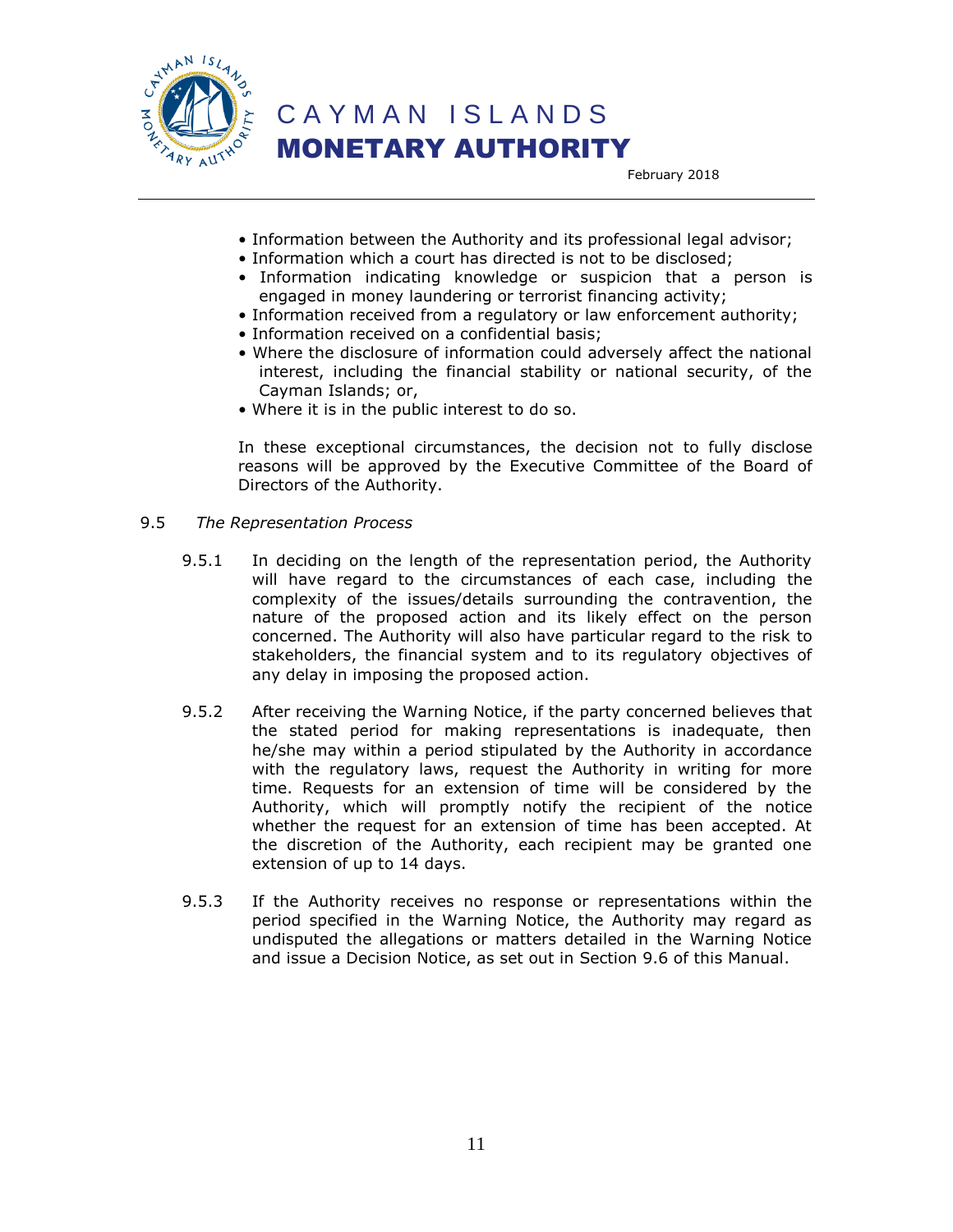

 C A Y M A N I S L A N D S MONETARY AUTHORITY

February 2018

- 9.5.4 Upon receiving written representations in relation to a Warning Notice that has been issued, the Authority will have two options available to it:
	- a) If the Authority is of the view that it should take the action presented in the Warning Notice or any other action warranted, it will issue a Decision Notice. The process for issuing a Decision Notice is detailed in Section 9.6 of this Manual.
	- b) If the Authority decides not to take any action, it will notify all relevant parties of its decision not to proceed.
- 9.6 *Issuing a Decision Notice*
	- 9.6.1 If the Authority decides to take the action proposed in its Warning Notice or any other action in the circumstances set out in paragraph 9.3 during the Warning Notice Period, it will issue a Decision Notice.
	- 9.6.2 Once the Authority has determined that a Decision Notice is to be issued, such notice will:
		- (i) Be in writing;
		- (ii) State the decision taken by the Authority;
		- (iii) State the Authority's reasons to take the action to which the Decision Notice relates; and
		- (iv) State the effective date the Authority's decision.
	- 9.6.3 There may be exceptional circumstances in which the Authority is unable to disclose full reasons for the decision. Such situations would include:
		- Information between the Authority and its professional legal advisor;
		- Information which a court has directed is not to be disclosed;
		- Information indicating knowledge or suspicion that a person is engaged in money laundering or terrorist financing activity;
		- Information received from a regulatory or law enforcement authority;
		- Information received on a confidential basis;
		- Where the disclosure of information could adversely affect the national interest, including the national security, of the Cayman Islands; or,
		- Where it is in the public interest to do so.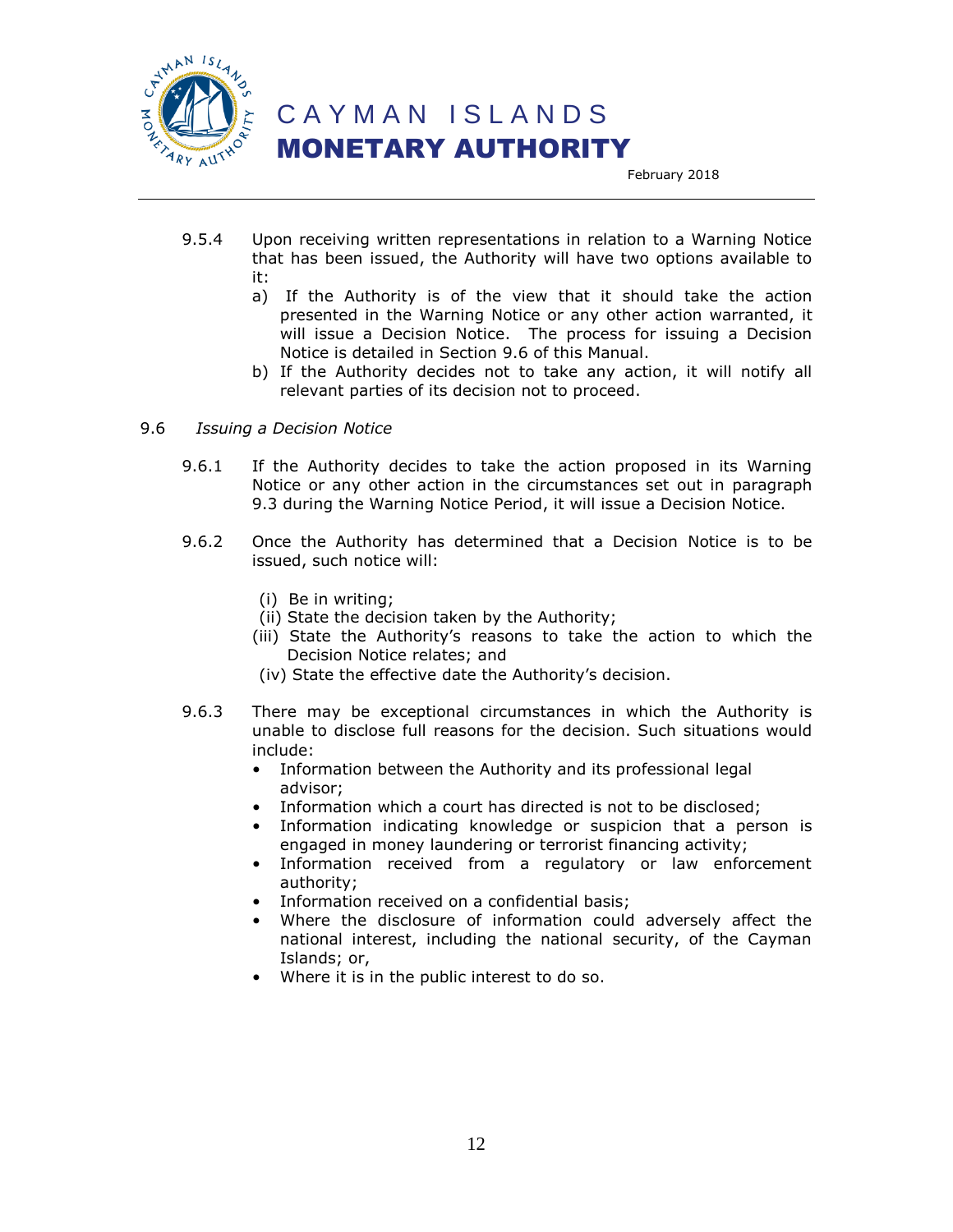

C A Y M A N I S L A N D S

### MONETARY AUTHORITY

February 2018

In these exceptional circumstances, the decision not to fully disclose the reasons will be approved by the Executive Committee of the Board of Directors of the Authority.

- 9.6.4 The Authority will send a Decision Notice to the relevant parties.
- 9.6.5 The Decision Notice is final, subject to any statutory right to apply for reconsideration or appeal.
- 9.6.6 A sample Decision Notice is attached as Appendix 2.

#### The Decision Procedure In Urgent Situations

- 9.7 There will be situations when the Authority will need to deal with a matter urgently. These will include the exercise of statutory powers where time is of the essence in order to protect the interests of stakeholders; or where there are concerns about the imminent failure of the institution, heightened contagion risks and/or risks to the financial system.
- 9.8 It is not possible to provide an exhaustive list of the situations that will give rise to such serious concerns; however they are likely to include one or more of the following characteristics:
	- 9.8.1 Information indicating a significant loss, risk of loss, or other adverse effects for stakeholders, where action is necessary to protect their interests;
	- 9.8.2 Information indicating that a party's conduct has put it at risk of being used for the purposes of financial crime, or of being involved in such crime;
	- 9.8.3 Evidence that the party has submitted to the Authority inaccurate or misleading information so that the Authority becomes seriously concerned about a party's viability or ability to meet its regulatory obligations;
	- 9.8.4 Circumstances suggesting a serious problem within a party's structure or with a party's management that call into question the party's ability to continue as a going concern or to meet the regulatory requirements, where that party is a trust, partnership or company;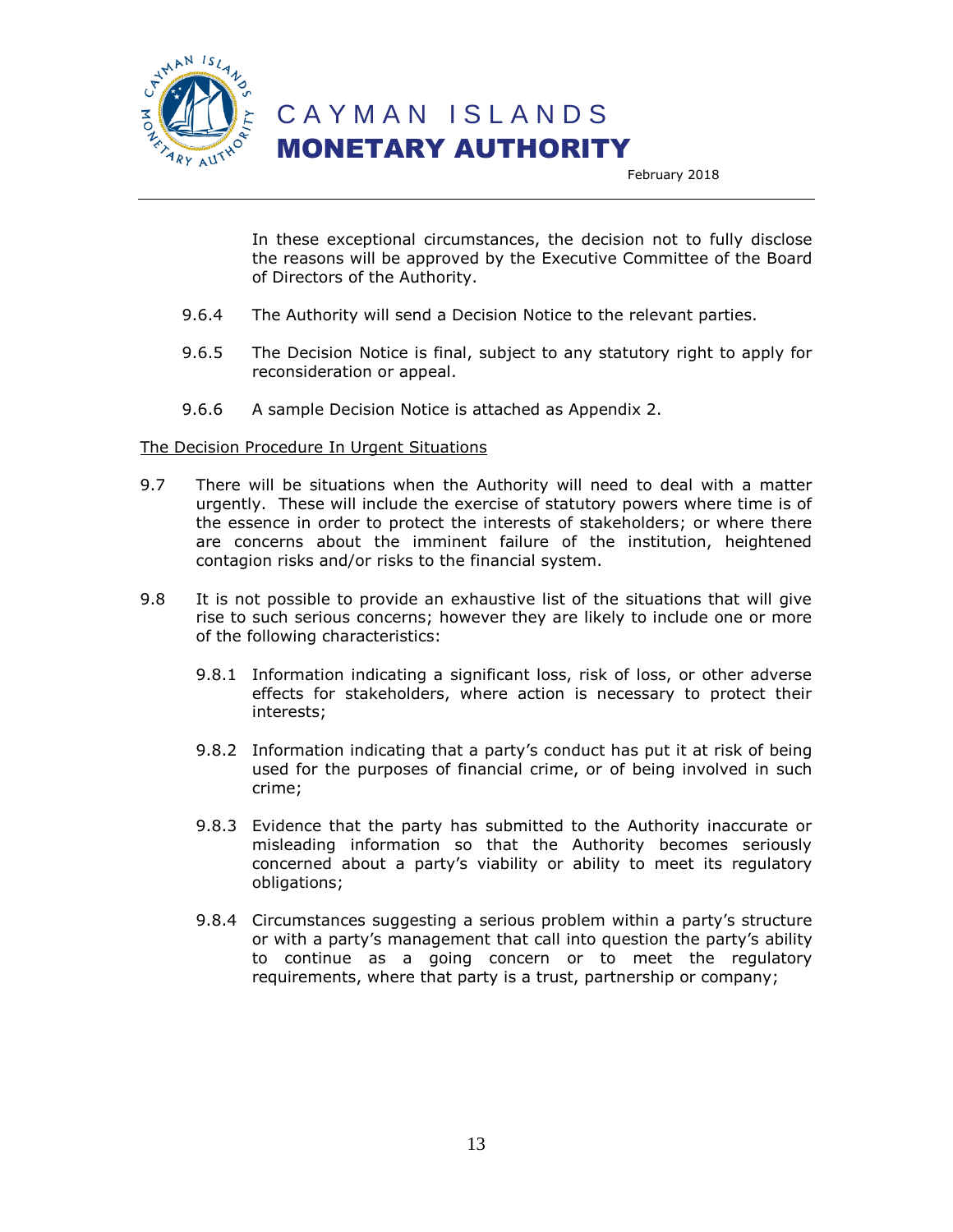

 C A Y M A N I S L A N D S MONETARY AUTHORITY

February 2018

- 9.8.5 Evidence that the party is exposed to heightened risk exposure as a result of the lack of fitness and propriety of a director, operator, senior officer, general partner, promoter, r or shareholder; and
- 9.8.6 Information that the direction and management of a licensee's or registrant's business is not conducted in a fit and proper manner and therefore poses significant risk to the entity.
- 9.9 Whether the urgent exercise of powers is an appropriate response to serious concerns will depend on a number of factors, which include, but are not limited to:
	- 9.9.1 The seriousness of any suspected contravention of the regulatory laws and Anti-Money Laundering Regulations; and the steps required to taken to correct the contravention;
	- 9.9.2 The risk that the party's conduct or business presents to other financial system participants, the financial system and to confidence in the financial system, including the potential for contagion;
	- 9.9.3 Public interest concerns;
	- 9.9.4 The nature and extent of any false or inaccurate information provided by the party; and,
	- 9.9.5 The impact that use of the Authority's powers will have on the party and on stakeholders.
- 9.10 In order to deal with the matter expeditiously it may also be necessary for the Board of the Authority and/or Management Committee to delegate authority to one or more persons in pursuing disciplinary action.

#### **10. Enforcement Actions Toolkit**

- 10.1 The Authority has a range of enforcement powers and in any particular enforcement situation, the Authority may need to consider the most appropriate power to be used and whether it may be necessary to use one or more of the powers.
- 10.2 The actions that the Authority may take include: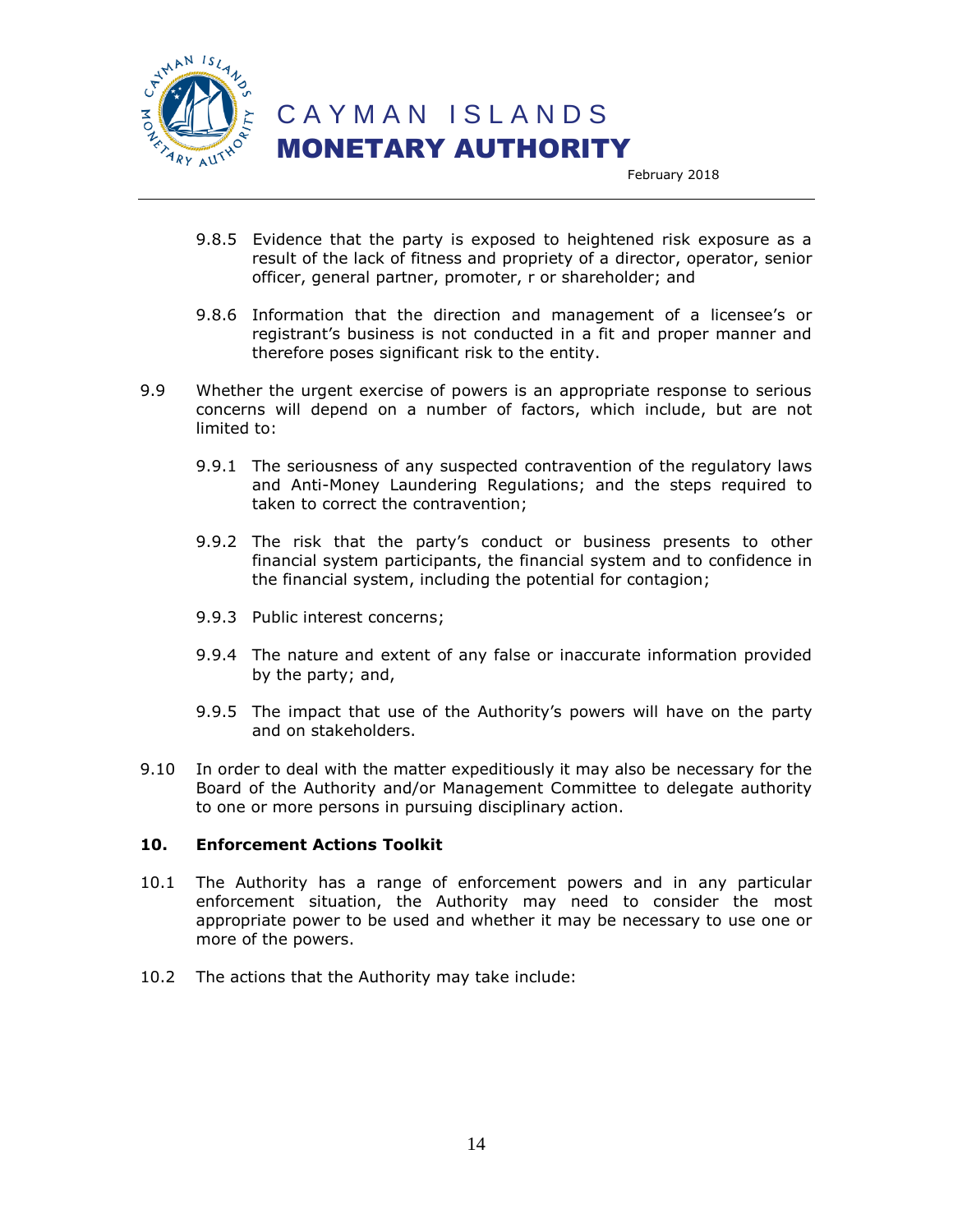

February 2018

- 10.2.1 Suspension of the licence of a licensee;
- 10.2.2 Suspension of a registration of a registrant;
- 10.2.3 Revocation of the licence of a licensee or cancellation of a registration of a registrant;
- 10.2.4 Imposition or amendment of conditions or further conditions on a licence or registration;
- 10.2.5Requiring the substitution of a director, operator, senior officer, general partner, promoter, insurance manager or shareholder of a licensee or registrant (as applicable);
- 10.2.6 Appointing a person to assume control of the affairs of a licensee or registrant;
- 10.2.7 Appointing a person to advise a licensee or registrant on the proper conduct of its affairs;
- 10.2.8 Requiring a licensee, registrant, or other entity to obtain an auditor's report on its anti-money laundering systems and procedures for compliance with the Anti-Money Laundering Regulations;
- 10.2.9 Applying to the Grand Court of the Cayman Islands for an order directing that:
	- a) The company be wound up in accordance with the Companies Law or a limited liability company be wound up in accordance with the Limited Liability Companies Law;
	- b) The trustee wind up the trust; or
	- c) The partnership be dissolved;
- 10.2.10 Requiring licensees or registrants to take such action as the Authority reasonably believes necessary; and/or
- 10.2.11 Referring contraventions that result in offences and criminal penalties to the appropriate authorities.
- 10.3 The Authority has at its disposal, additional powers that it may utilise to assist entities that are at risk of the imposition of enforcement action. The Authority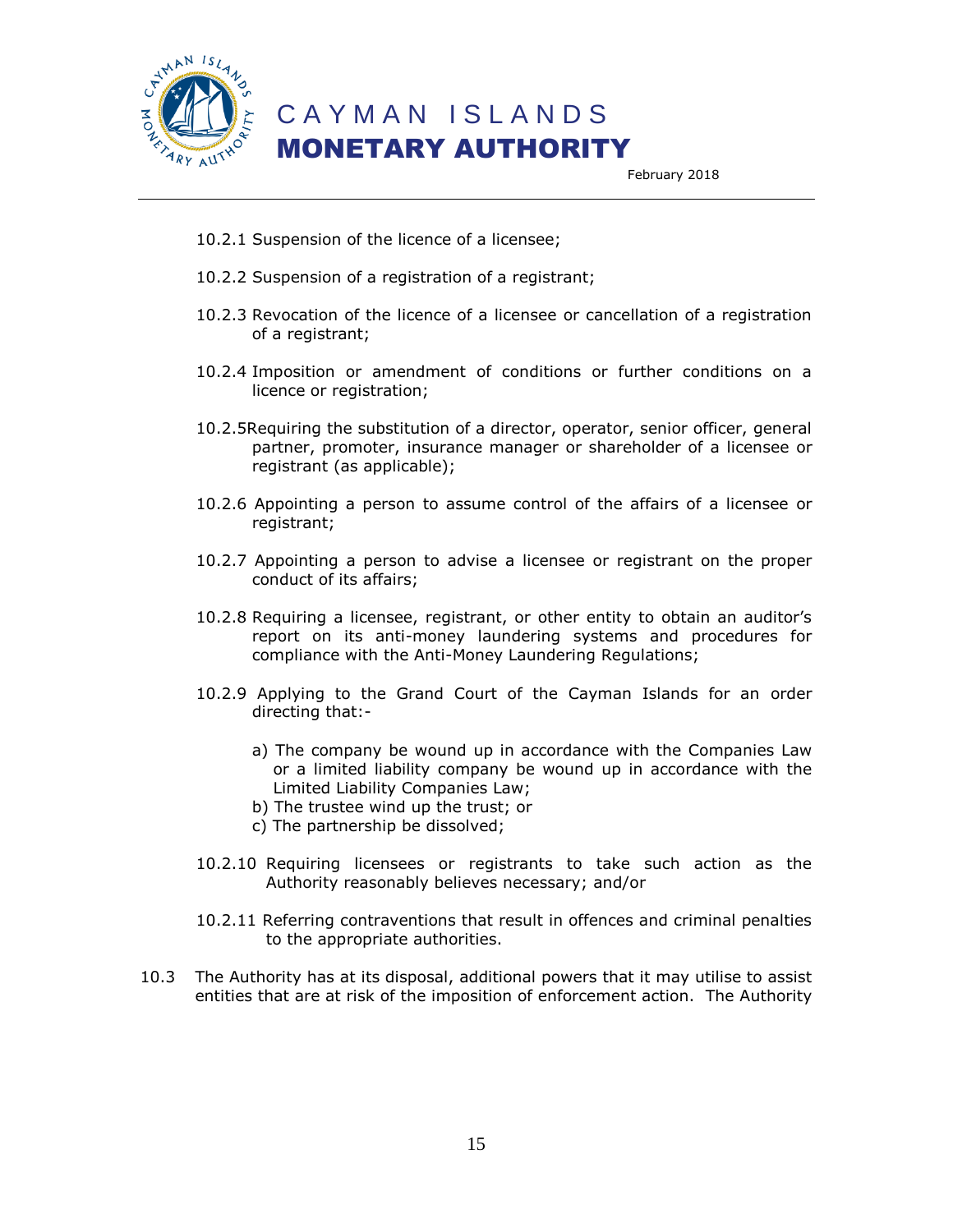

uses the procedure set out in Section 9 when deciding on utilising those powers, which include:

- 10.3.1 Directing a licensee or registrant to cease or refrain from committing an act that is unsafe or unsound, and perform such actions that are in the opinion of the Authority, necessary to remedy or ameliorate the situation; or
- 10.3.2 Directing a licensee or registrant to cease or refrain from pursuing a course of conduct that is unsafe or unsound, and perform such actions that are in the opinion of the Authority, necessary to remedy or ameliorate the situation.

#### **11. Suspension of Licence or Registration (Companies, Trusts, Partnerships, Limited Liability Companies)**

#### Application

11.1 This enforcement action applies to licensees and registrants where the licensee or registrant is not a natural person, except building societies, cooperative societies and development banks.

#### Purpose

11.2 The suspension of a licence or registration is used by the Authority to fulfil its regulatory objectives. It is employed when a licensee's or registrant's business has severe problems that require that operations be suspended for a period of time, usually short term, with the intent that the licensee or registrant will restructure its business or management to bring it into compliance with the relevant regulatory laws or the Anti-Money Laundering Regulations.

- 11.3 The Authority will consider the relevant circumstances of each case when deciding whether it is appropriate to suspend a licence or registration. The general factors that the Authority will consider before deciding to exercise this enforcement power may include, but is not limited to, the following:
	- 11.3.1 The seriousness of any suspected breach of the regulatory laws or the Anti-Money Laundering Regulations and the steps required to be taken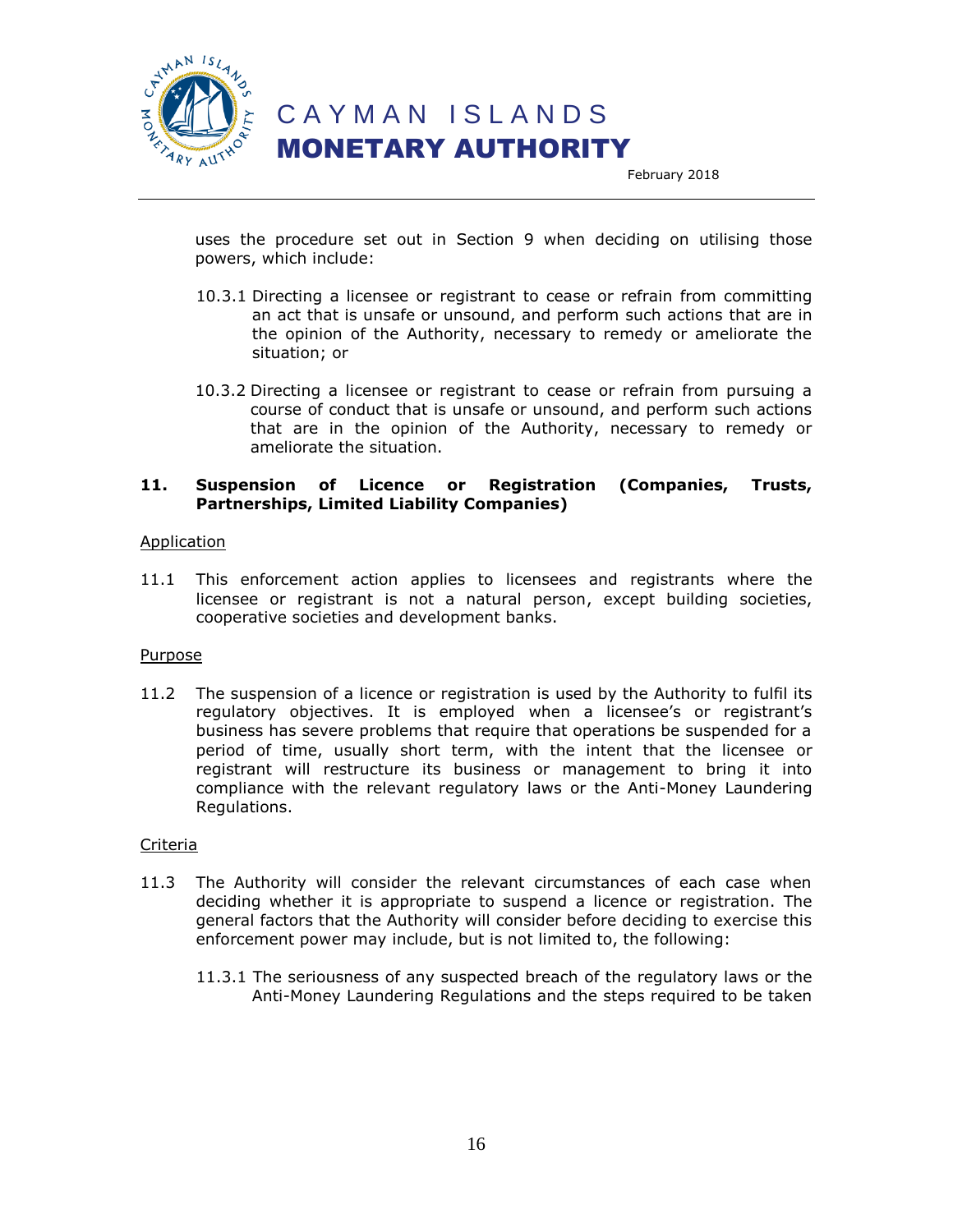

to correct the breach. If the breach can be corrected in the short term, then suspension may be appropriate.

- 11.3.2 The extent of any loss, or risk of loss or other adverse effect on stakeholders. Where the extent of loss is none or minimal, the suspension of the licence or registration will not adversely affect the position.
- 11.3.3 The extent to which the stakeholders' assets appear to be at risk. Suspension is appropriate when it is necessary to freeze any further payments out of the licensee or registrant.
- 11.3.4 The financial resources of the licensee or registrant. The greater the financial resources, the more likely that the problem can be rectified in the short term.
- 11.3.5 The capacity of the licensee or registrant to implement adequate risk management techniques to mitigate the potential loss from exposures. Suspension may not be appropriate in cases where the licensee is illequipped or unable to manage its risks.
- 11.3.6 Management's present and historical attitude to resolving problems. If management or the directors have had an open and co-operative attitude to resolving the problem, then suspension of the licence or registration may be appropriate.
- 11.3.7 The availability of possible solutions to rectifying the problem in the short term, for example investment of additional capital, implementation of a new business plan or a change in management.
- 11.4 The suspension of the licence or registration will only be taken when the problem is expected to exist in the short term.

#### Implementation

- 11.5 Once the Authority has decided and has received the necessary resolution to suspend a party's licence or registration, the Authority will take the following steps to implement the suspension.
	- 11.5.1 Communicate the suspension to the persons or entities responsible for managing the licensee or registrant;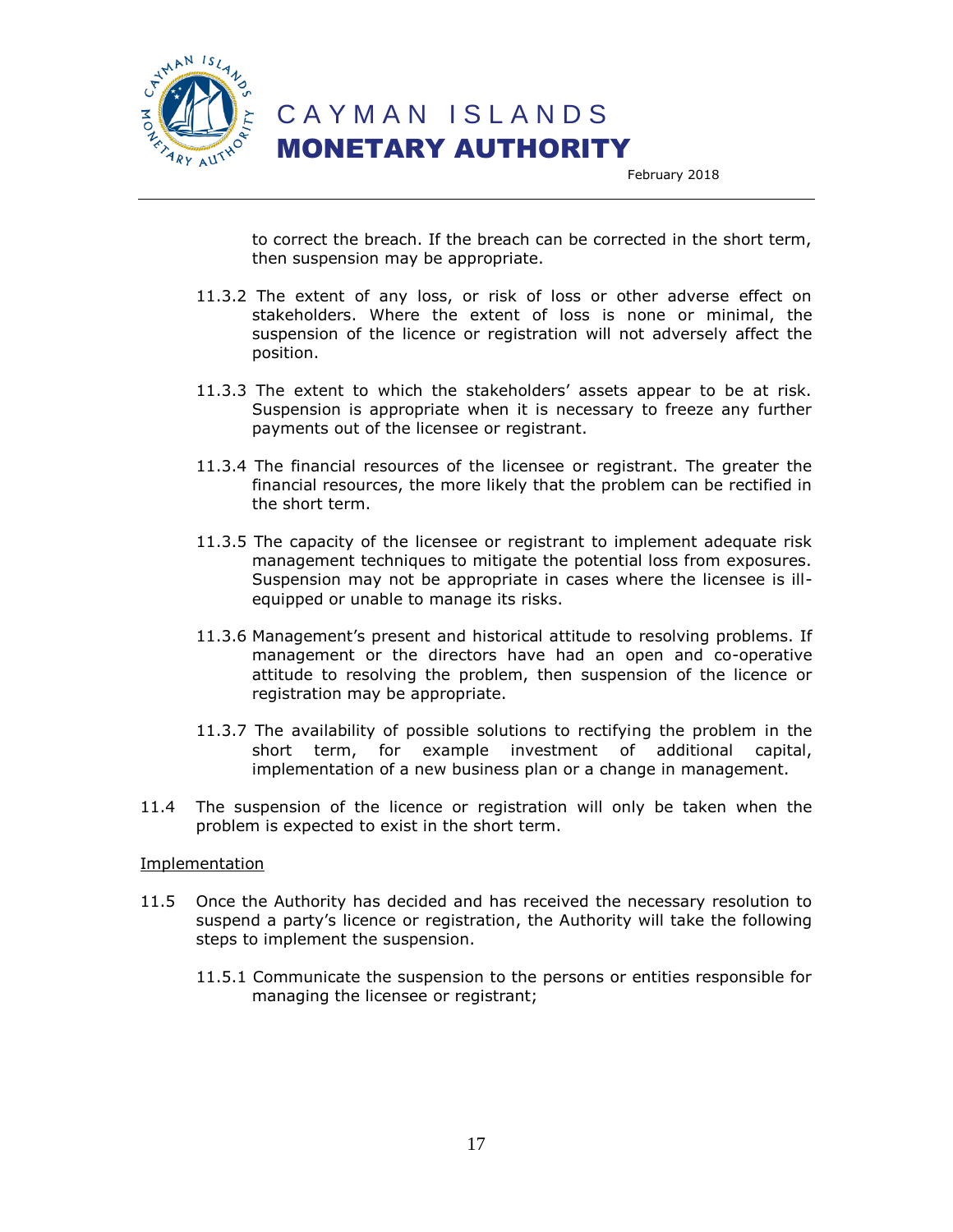

- 11.5.2 Notify the public of the suspension in the Cayman Islands Gazette;
- 11.5.3 Determine whether it is necessary to apply *ex parte* to the Grand Court of the Cayman Islands for an order that the assets, books or papers of the licensee or registrant be preserved, not moved or otherwise disposed.

#### **12. Suspension of Licence or Registration (Natural Persons)**

#### Application

12.1 This enforcement action applies to licensees and registrants who are natural persons.

#### Purpose

12.2 The suspension of a license or registration is used by the Authority to fulfil its regulatory objectives. Suspension of a natural person's licence or registration is also used in short term situations where a person's ability to carry out its business effectively is under review.

- 12.3 The Authority will consider the relevant circumstances of each case when deciding whether it is appropriate to suspend a licence or registration. The general factors that the Authority will consider before deciding to exercise this enforcement power may include, but are not limited to:
	- 12.3.1 The seriousness of any suspected breach of the regulatory laws or the Anti-Money Laundering Regulations and the steps required to be taken to correct the breach. If the breach can be corrected in the short term, then suspension may be appropriate.
	- 12.3.2 The extent of any loss, or risk of loss or other adverse effect on stakeholders. Where the extent of loss is none or minimal, the suspension of the licence or registration will not adversely affect the position.
	- 12.3.3 The extent to which the stakeholders' assets appear to be at risk. Suspension is appropriate when it is necessary to reduce the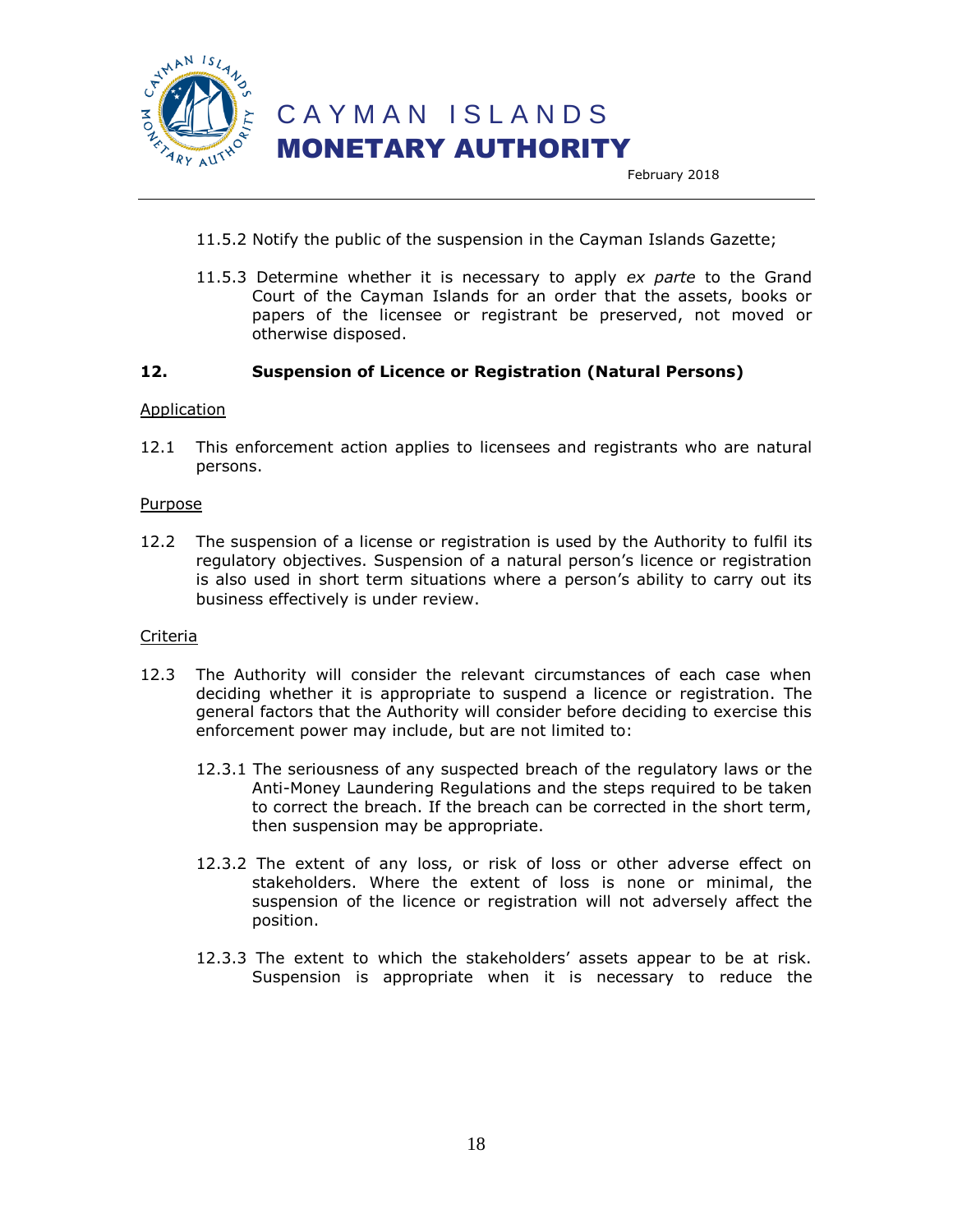

opportunity for a licensee or registrant to continue a course of action or potential course of action.

- 12.3.4 The availability of possible solutions to rectifying the problem in the short term, for example if there is a discrete timeframe on an outstanding issue.
- 12.4 The suspension of the licence or registration should only be taken when the problem is expected to exist in the short term.

#### **13. Revocation of Licence or Cancellation of Registration**

#### Application

13.1 This enforcement action applies to all licensees and registrants, except building societies, cooperative societies, and development banks.

#### Purpose

13.2 The revocation of licence or cancellation of registration is employed when the licensee or registrant is in serious contravention of the regulatory laws or the Anti-Money Laundering Regulations. Because the revocation or cancellation does not necessarily cause the entity to cease to operate, sometimes the Authority will take additional steps to have an entity struck from the companies' register, register of trusts, partnerships, or limited liability companies.

Where third party stakeholders' interests are at risk, the Authority may consider taking other enforcement action, for example the appointment of a Controller, before resorting to revocation or cancellation.

- 13.3 The Authority will consider the relevant circumstances of each case when deciding whether it is appropriate to revoke a licence or cancel a registration. The general factors that the Authority will consider before deciding to exercise this enforcement power may include, but are not limited to:
	- 13.3.1 The seriousness of any suspected breach of the regulatory laws or the Anti-Money Laundering Regulations, the steps required to be taken to correct the breach and the public interest.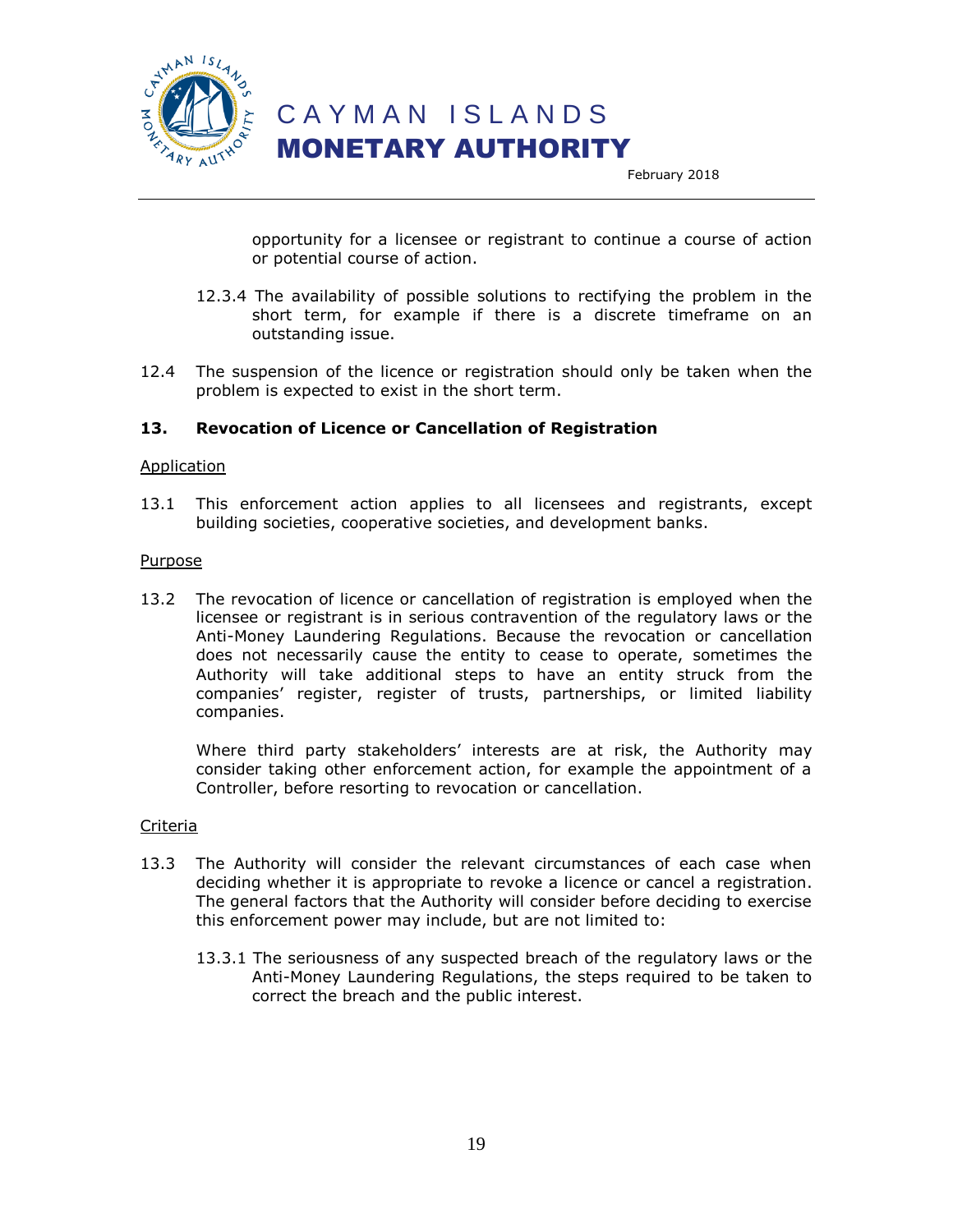

February 2018

- 13.3.2 The extent of any loss, or risk of loss or other adverse effect on stakeholders. Where the extent of loss, risk of loss or adverse effect is none or minimal, the revocation of the licence may be appropriate.
- 13.3.3 The extent to which the stakeholders' assets appear to be at risk. Revocation or cancellation is appropriate when third parties have no or minimal assets at risk.
- 13.3.4 The financial resources of the party. The lack of liquid assets, particularly assets held locally, would suggest that revocation or cancellation is appropriate.
- 13.3.5 The extent to which the contravention could pose contagion risks. Where the breach could have adverse implications for other financial system participants or the financial system as a whole, revocation may be appropriate.
- 13.3.6 The party's financial position, specifically as it relates to its solvency position and the potential for continuing operations as a going concern.
- 13.3.7 The availability of alternative solutions. Where there are limited options available to rectifying the problem, revocation or cancellation may be appropriate.

#### Implementation

- 13.4 Section 9 of the Manual sets out the procedures that should be followed when the Authority is proposing to revoke a licence or cancel a registration.
- 13.5 Once the Authority has decided and has received the necessary resolution to revoke a licence or cancel a registration, the Authority will take the following steps to implement the revocation or cancellation:
	- 13.5.1 Communicate the revocation or cancellation to the persons or entities responsible for managing the licensee or registrant; and
	- 13.5.2 Notify the public of the revocation or cancellation in the Cayman Islands Gazette if required under the relevant regulatory law.

#### **14. Substitution of a Director, Operator, Senior Officer, General Partner, Promoter, or Shareholder (as applicable)**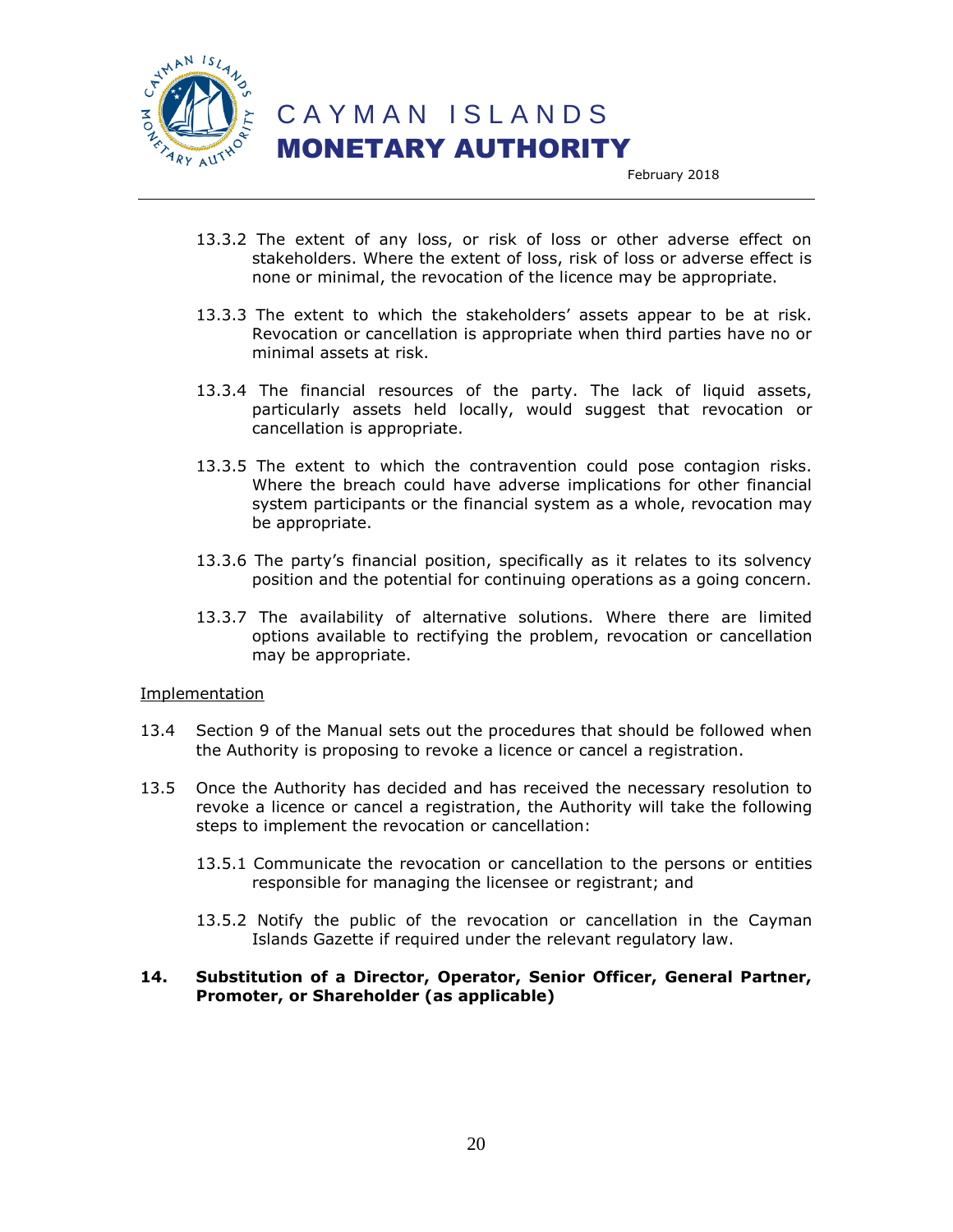

February 2018

#### **Application**

14.1 This enforcement action applies to all licensees and registrants.

#### Purpose

- 14.2 It is a requirement under the regulatory laws that persons carrying out certain functions in a licensee or regulated fund be fit and proper.
- 14.3 Persons approved by the Authority are expected to remain fit and proper.

#### Criteria

- 14.4 The regulatory laws list the following criteria for assessment as to whether a person is fit and proper:
	- a) Honesty, integrity and reputation;
	- b) Competence and capability; and
	- c) Financial soundness.

#### Implementation

- 14.5 *The Regulatory Procedure - Assessing Fitness and Propriety* sets out and establishes the procedures that the Authority will take to assess the fitness and propriety of persons who are directors, operators, senior officers, general partners, promoters, insurance managers or shareholders of licensed or registered entities.
- 14.6 Once the Authority has cause to consider that a person is no longer fit and proper, the Authority will take the following steps:
	- 14.6.1 Issue the licensee, registrant or person in the controlled function a notice of the Authority's assessment in accordance with section 9.4 of the Manual; and provide them with the opportunity to make representations to the Authority within an appropriate timeframe.
	- 14.6.2 The Authority will consider those representations and take a decision on whether the person is fit and proper based on available information.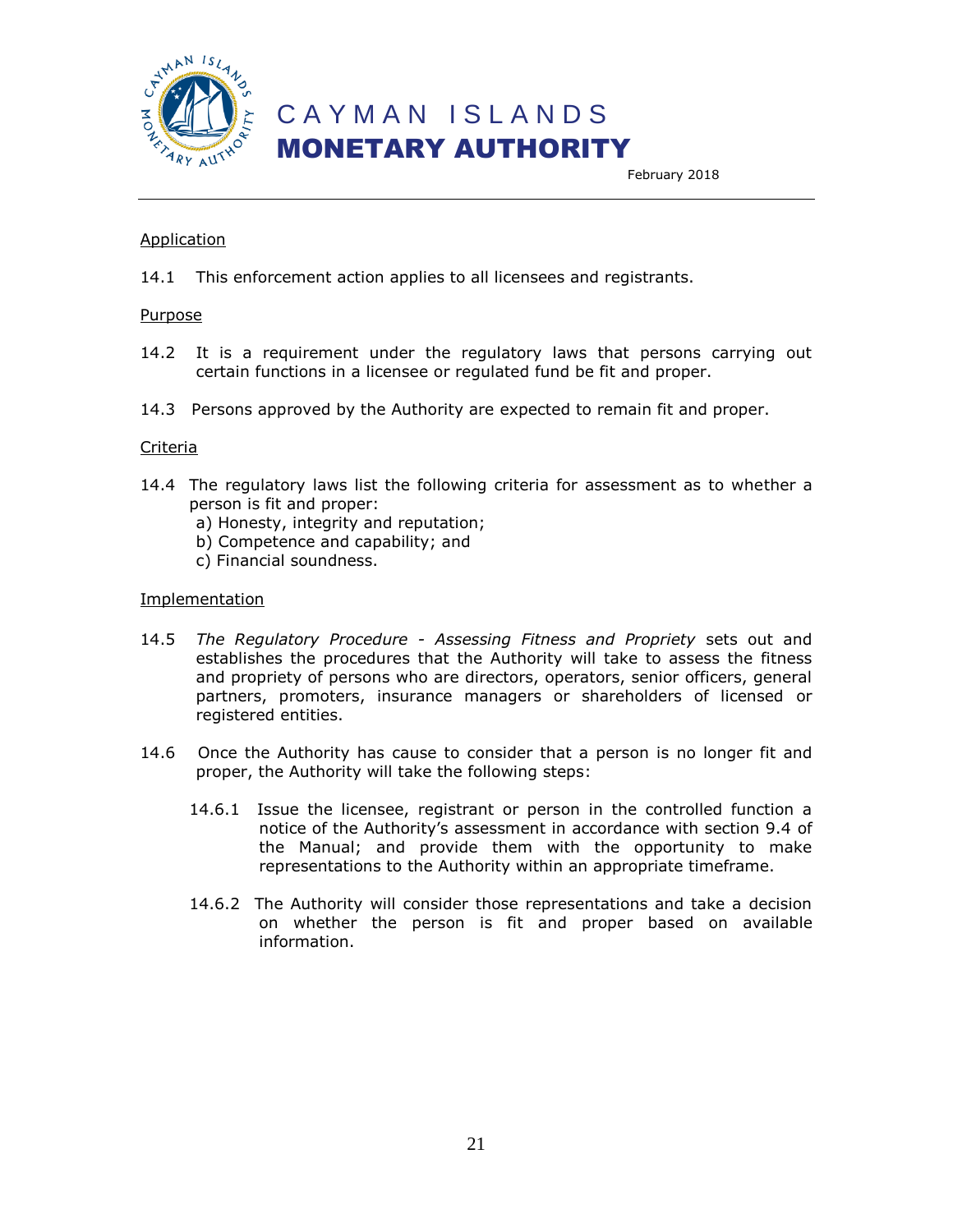

14.6.3 If the Authority, maintains the view that the person is not fit and proper, the Authority will request that the licensee or registrant remove and replace the person within a reasonable timeframe.

#### **15. Appointment of a Controller**

#### Application

15.1 This enforcement action applies to all licensees and registrants, with the exception of development banks.

#### Purpose

- 15.2 The appointment of a Controller is used by the Authority to fulfil its regulatory objectives, protect stakeholders and reduce financial crime by, amongst other things, enabling it to:
	- 15.2.1 Stop licensees, registrants and unauthorised persons carrying on insolvent or unlawful business, and

15.2.2 Protect the assets of the licensee or registrant.

15.3 Pursuant to the regulatory laws, a Controller is appointed at the expense of the licensee or registrant.

- 15.4 The Authority takes full account of the principle consistently adopted by the courts that recourse to the appointment of a Controller is a step to be taken when there are serious concerns regarding the solvency or lawfulness of the licensee's or registrant's business.
- 15.5 The Authority will consider the relevant circumstances of each case when deciding whether to use its powers and exercise its rights. The Authority will also consider the other powers available to it under the regulatory laws or the Anti-Money Laundering Regulations and the extent to which the use of the other powers meets the needs of stakeholders as a whole and the Authority's regulatory objectives. The Authority also considers the rights of the stakeholders of the licensee or registrant under the regulatory laws.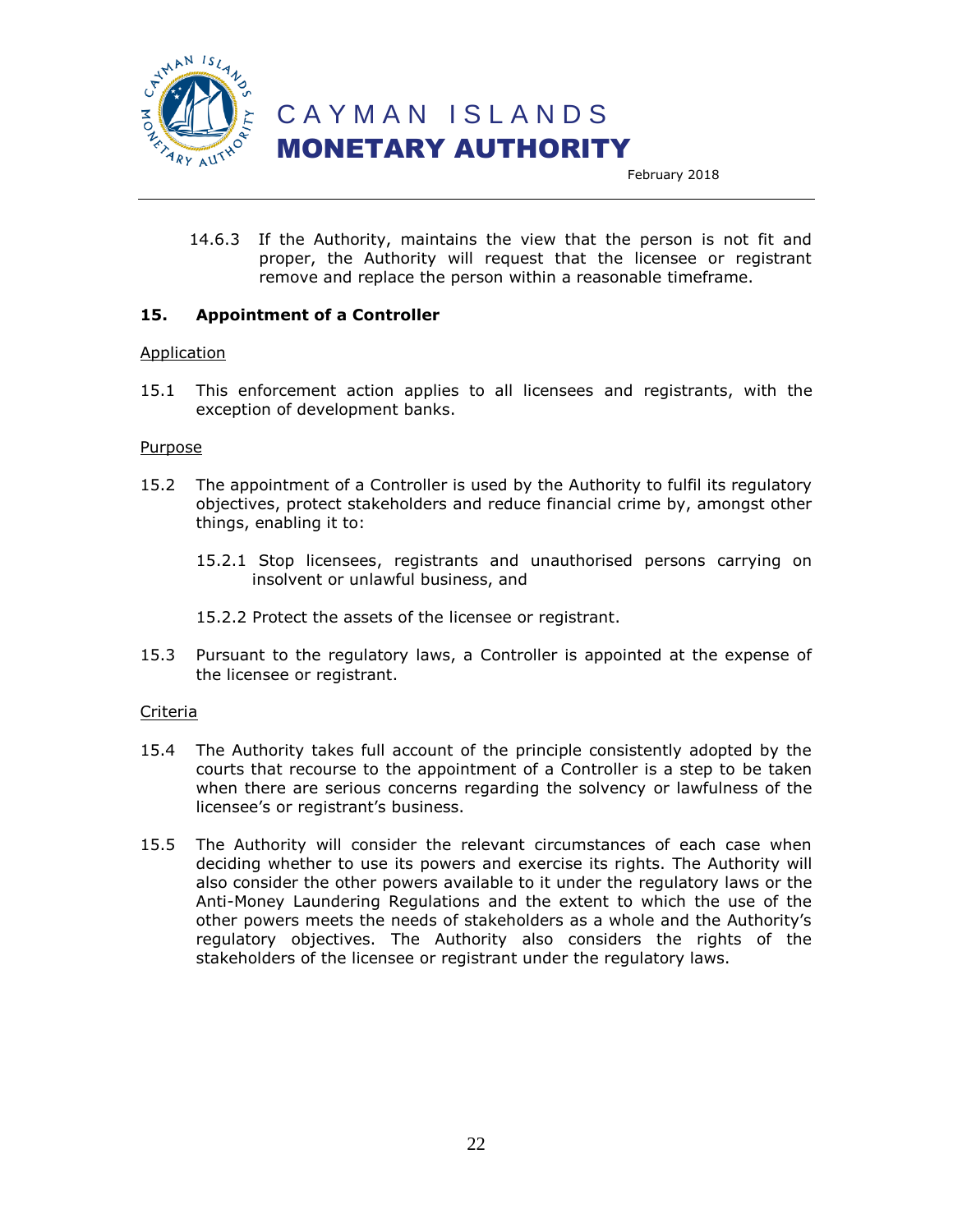

- 15.6 The general factors that the Authority will consider before deciding to exercise this enforcement power may include, but are not limited to:
	- 15.6.1 The seriousness of any suspected breach of the regulatory laws or the Anti-Money Laundering Regulations and the steps required to be taken to correct the breach. If the business of the licensee or registrant is unlawful, or the breach of the regulatory laws or the Anti-Money Laundering Regulations is serious, then the appointment of a Controller may be appropriate.
	- 15.6.2 The extent of any loss, risk of loss or other adverse effect on stakeholders. Where the extent of loss is significant, the appointment of a Controller may be appropriate.
	- 15.6.3 The extent to which the stakeholder's assets appear to be at risk. The appointment of a Controller is appropriate when it is necessary to protect or control the assets of the licensee or registrant.
	- 15.6.4 The financial resources of the licensee or registrant. Although not a primary consideration, there should be sufficient assets to pay the costs of the Controller.
	- 15.6.5 Management's present and historical attitude to resolving problems. If management or the directors have a history or being difficult or noncooperative to resolving regulatory problems, then the appointment of a Controller may be appropriate.
	- 15.6.6 The extent to which the contravention could pose contagion risks. Where the breach could have adverse implications for other financial system participants or the financial system as a whole, appointment of a Controller may be appropriate.
	- 15.6.7 The entity's financial position, specifically as it relates to its solvency position and the potential for continuing operations as a going concern
	- 15.6.8 The availability and effectiveness of alternative solutions. The appointment of a Controller will be used after consideration has been given as to whether an alternative action meets the needs of stakeholders as a whole and the Authority's regulatory objectives.

Implementation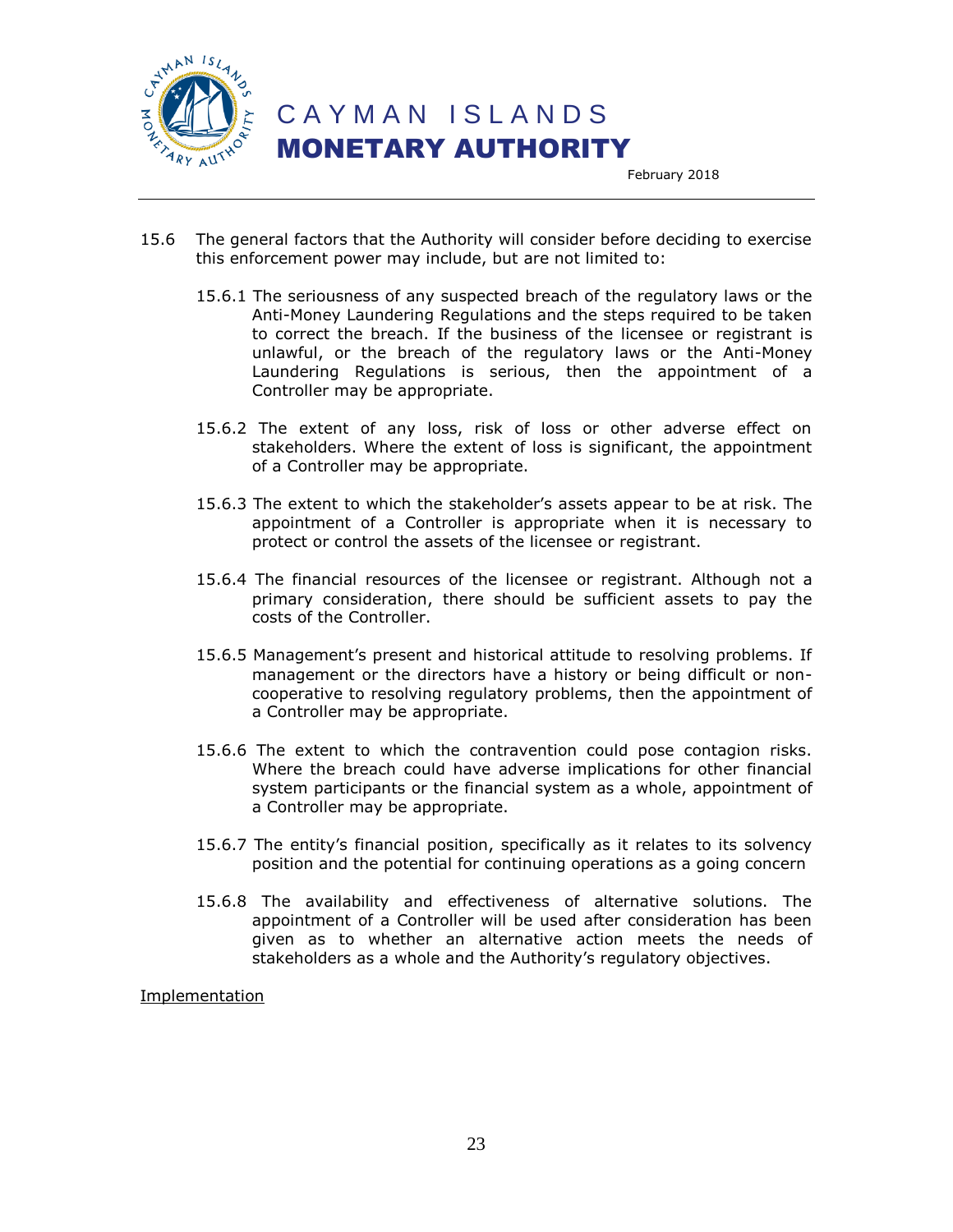

February 2018

- 15.7 Once the Authority has decided and has received the necessary resolution to appoint a person to take control of the licensee's or registrant's affairs, the Authority will take the following steps to implement the appointment:
	- 15.7.1 The terms and conditions of appointment are provided to the Controller.
	- 15.7.2 Where applicable, the Controller is advised of the requirement to apply to the Grand Court of the Cayman Islands to obtain directions under Section 18 of the Bankruptcy Law.

#### **16. Appointment of an Advisor**

#### Approach

16.1 This enforcement action applies to all licensees and registrants.

#### Purpose

- 16.2 The appointment of an Advisor is used by Authority in circumstances where the Authority is of the opinion that the business of the licensee or registrant is fundamentally sound but has been mismanaged, where the internal controls or risk management systems of the licensee or registrant are weak or where insufficient anti-money laundering policies are in place.
- 16.3 Pursuant to the regulatory laws, the Advisor is appointed at the expense of the licensee or registrant.

- 16.4 The Authority will consider the relevant circumstances of each case when deciding whether it is appropriate to appoint an Advisor.
- 16.5 The general factors that the Authority will consider before deciding to exercise this enforcement power may include, but are not limited to, the following:
	- 16.5.1 The seriousness of any suspected breach of the regulatory laws or the Anti-Money Laundering Regulations and the steps required to be taken to correct the breach. If the breach is resolvable, then the appointment of Advisor may be appropriate.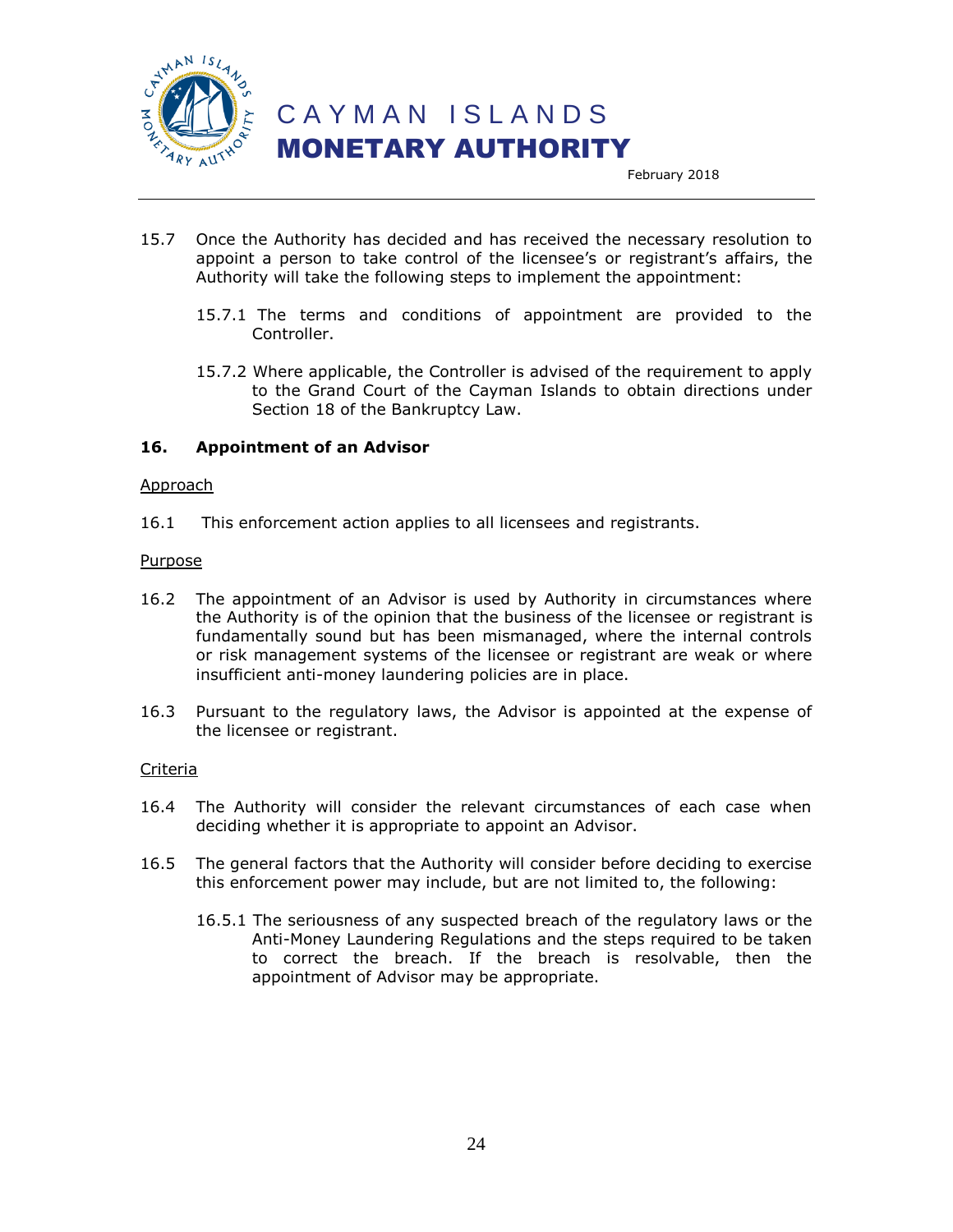

February 2018

- 16.5.2 The extent of any loss, risk of loss or other adverse effect on stakeholders. Where the extent of the loss is not significant and there is a reasonable expectation that with expert advice the situation is resolvable, the appointment of Advisor may be appropriate.
- 16.5.3 The extent to which the stakeholders' assets appear to be at risk. The appointment of an Advisor is appropriate when it does not appear that the assets of the licensee or registrant are at significant risk.
- 16.5.4 The financial resources of the licensee or registrant. There should be sufficient assets to pay the costs of the Advisor and maintain the business of the licensee or registrant.
- 16.5.5 Management's capacity to undertake remedial action towards resolving the breaches and to implement systems to avoid future contraventions.
- 16.5.6 Management's present and historical attitude to resolving problems. If management or the directors have a history of being co-operative to resolving regulatory problems, then the appointment of Advisor may be appropriate.
- 16.5.7The availability and effectiveness of alternative solutions. The appointment of Advisor will be considered prior to more serious powers, where this power meets the needs of stakeholders as a whole and the Authority's regulatory objectives.

#### Implementation

- 16.6 Once the Authority has decided to appoint an Advisor, the Authority will take the following steps to implement the appointment:
	- 16.6.1 Communicate the appointment to the persons responsible for managing or operating the licensee or registrant;
	- 16.6.2 Provide the terms of the appointment to the Advisor or allow the licensee or registrant to appoint their own Advisor on the approval of the Authority;
	- 16.6.3Communicate the deadline for an interim report and recommendations;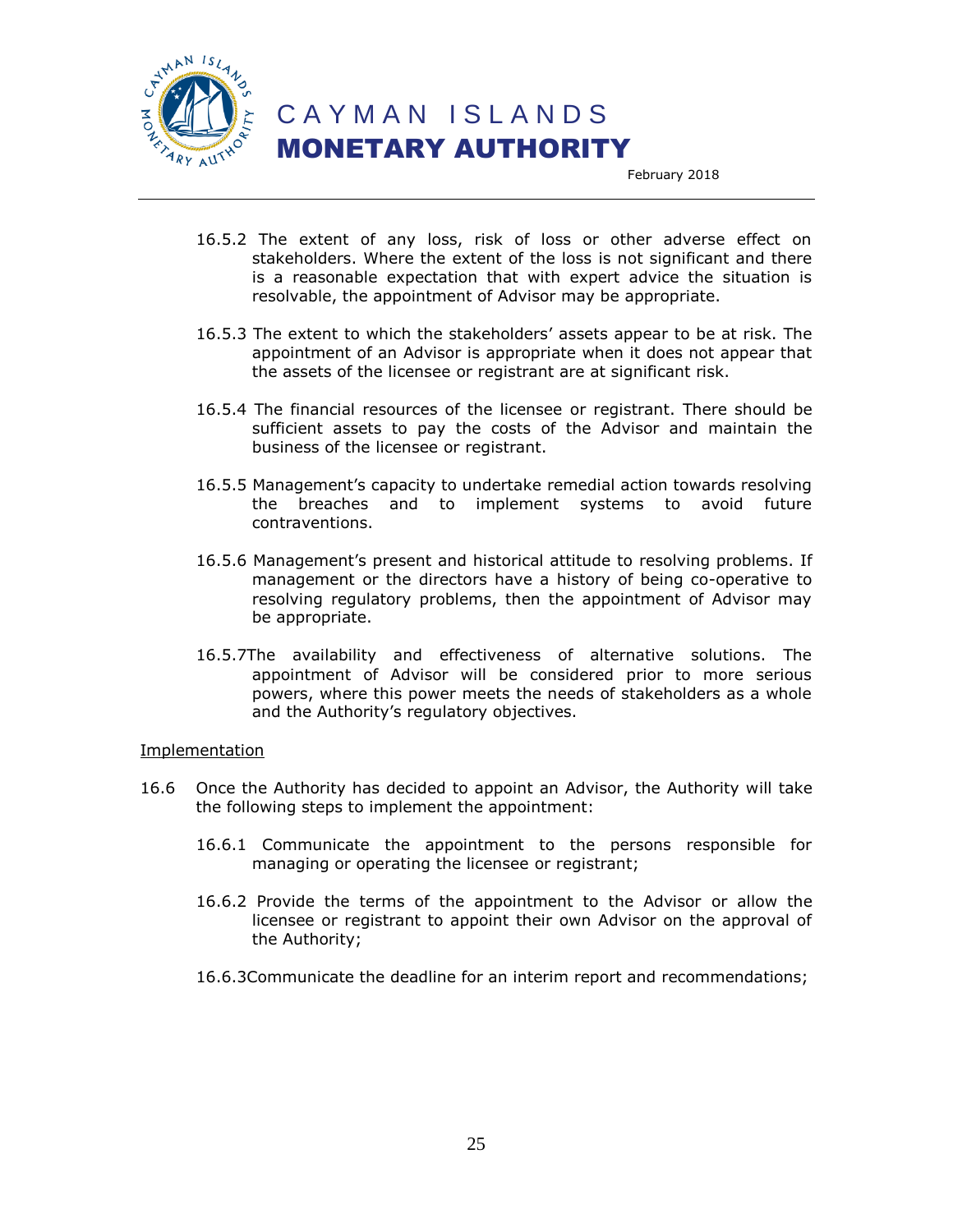

February 2018

- 16.6.4 The Advisor will provide advice to the licensee or registrant on the steps required or systems to be implemented to put the licensee or registrant in compliance. The Authority must give prior approval to any proposals on the restructuring or reorganisation of the licensee or registrant.
- 16.6.5 The Authority must receive a copy of the Advisor's recommendations and must approve the recommendations before the licensee or registrant can proceed with the implementation. The Authority must receive all reports, interim or final, at the time that they are issued to the licensee or registrant.
- 16.7 The *Procedure for Appointing Controllers and Advisors; and Auditors for Anti-Money Laundering Audits and Assessing Costs* establishes the procedures for appointing advisors, advisors' reports and meetings, and assessing advisor costs, *inter alia.*
- 16.8 The Authority also applies the procedures in this section for the appointment of an auditor to conduct an AML audit.

#### **17. Winding Up, Dissolution or Receivership Applications**

#### Application

- 17.1 This action applies to all licensees and registrants, except for building societies, cooperative societies, and development banks.
- 17.2 A receiver may only be appointed over a segregated portfolio of a segregated portfolio company, where that segregated portfolio company is not being wound up.

#### Purpose

- 17.3 The winding up, dissolution, or appointment of a receiver over a licensee or registrant is considered once a person has been appointed a Controller or Advisor to a licensee or registrant. Upon receipt of a report from a Controller or Advisor, the Authority may:
	- 17.3.1 If the licensee or registrant is a company, apply to the Grand Court of the Cayman Islands for the company to be wound up by the Court;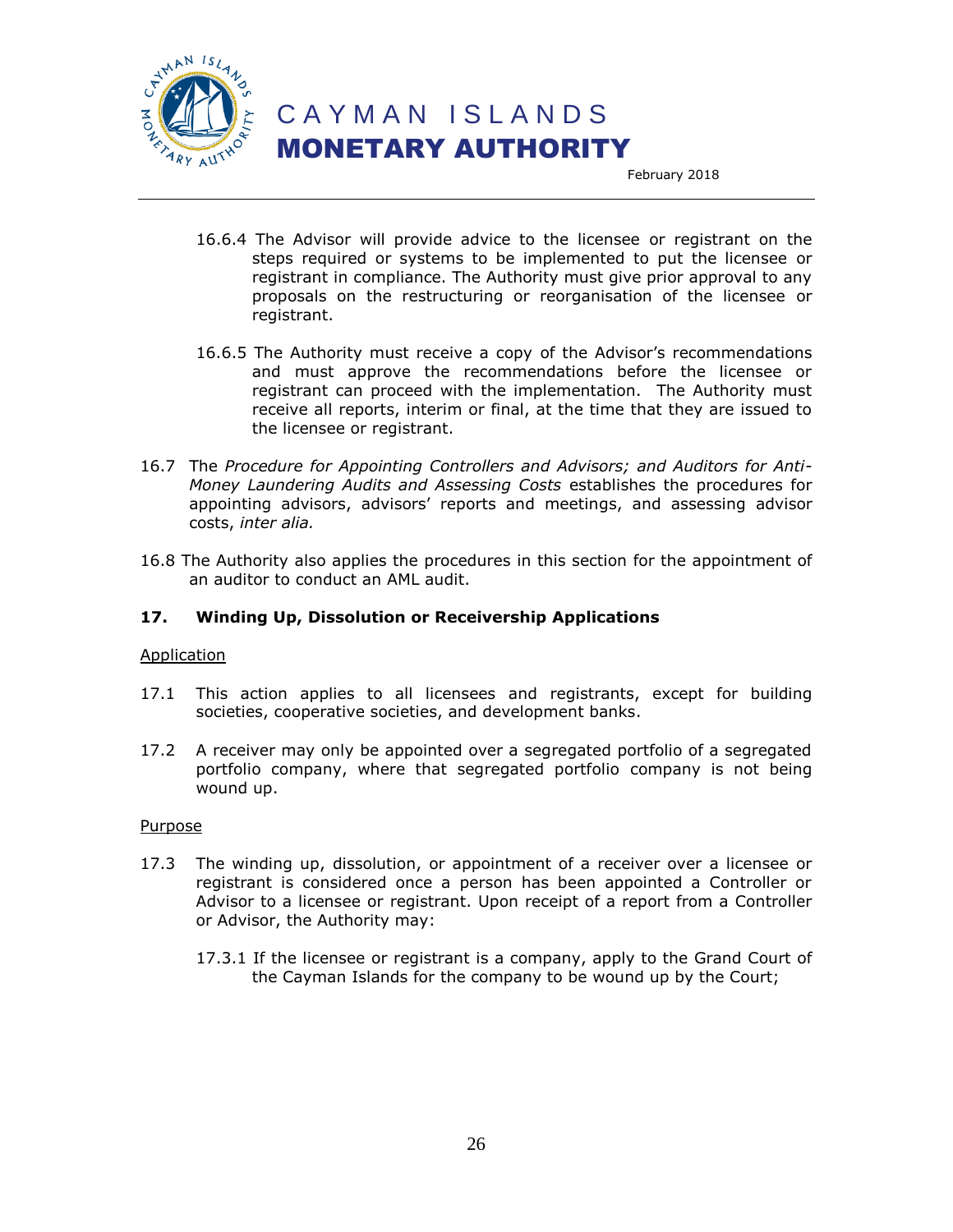

February 2018

- 17.3.2 If the licensee or registrant is a segregated portfolio company, apply to the Grand Court of the Cayman Islands for the appointment of a receiver over one or more of the segregated portfolios of the segregated portfolio company;
- 17.3.3 If the licensee or registrant is a limited liability company, apply to the Grand Court of the Cayman Islands for the limited liability company to be wound up by the Court;
- 17.3.4 If the licensee or registrant is a trust governed by the laws of the Cayman Islands, apply to the Grand Court of the Cayman Islands for an order directing the trustee to wind up the trust; or
- 17.3.5 If the licensee or registrant is a partnership governed by the laws of the Cayman Islands, apply to the Grand Court for an order to dissolve the partnership.
- 17.4 The winding up, dissolution, or appointment of a receiver over a segregated portfolio, of a licensee or registrant is used by the Authority to fulfil its regulatory objectives, protecting stakeholders and reducing financial crime by, amongst other things, enabling it to:
	- 17.4.1 Stop licensees, registrants and unauthorised persons carrying on insolvent or unlawful business, and
	- 17.4.2 Ensure the orderly realisation and distribution of their assets.

- 17.5 The Authority takes full account of the principle consistently adopted by the courts that recourse to the winding up, dissolution, or appointment of a receiver over a segregated portfolio, of the licensee or registrant is a step to be taken for the benefit of creditors as a whole. It also takes full account of the fact that the court will have regard to public interest when considering whether to wind up, dissolve, or appoint a receiver over a segregated portfolio of, a licensee or registrant on the grounds that it is just and equitable to do so. The Authority will use its powers with these in mind.
- 17.6 The Authority will consider the recommendations of the Controller or Advisor and the facts of each case when deciding whether to use its powers and exercise its rights. The Authority will also consider the other powers available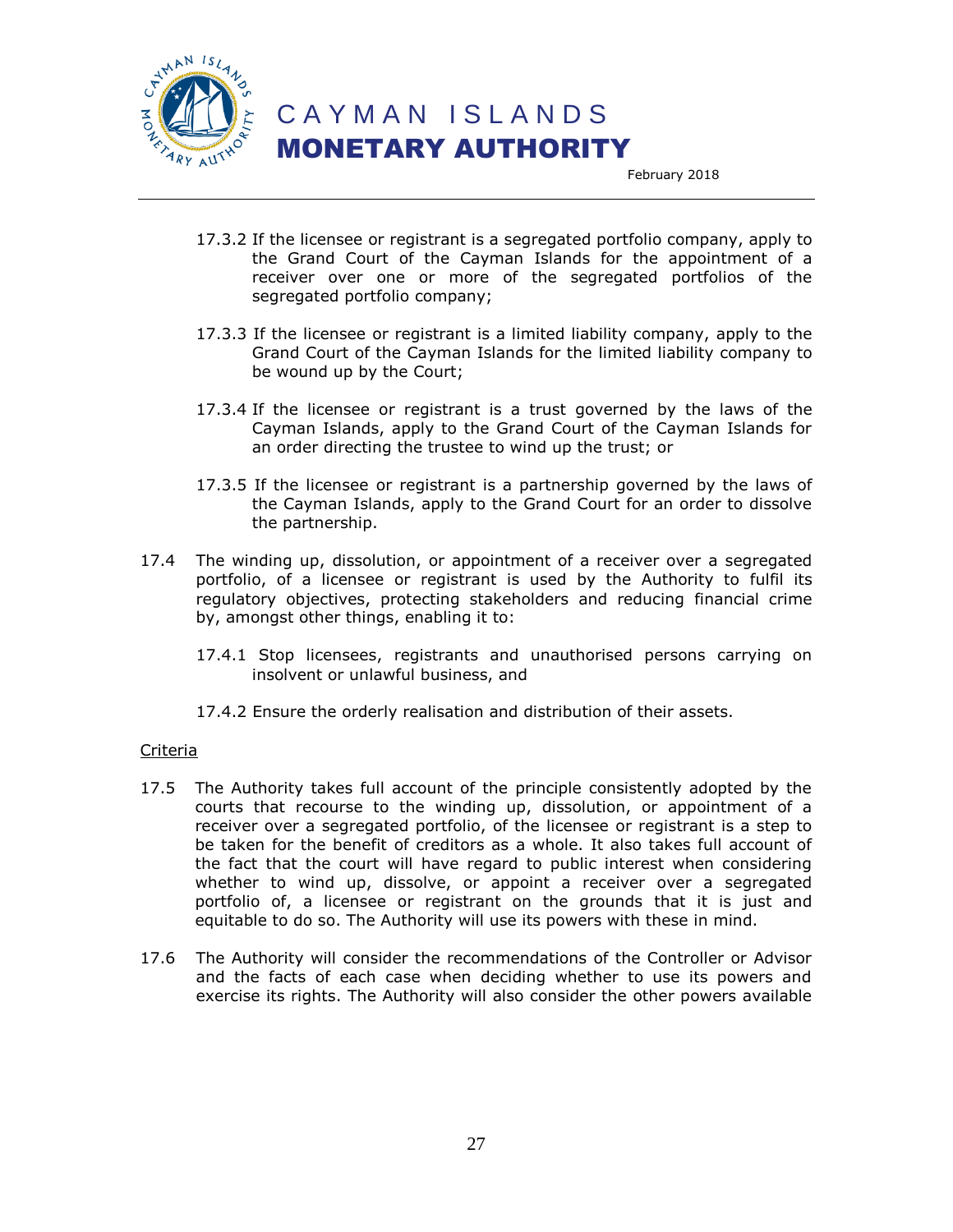

CAYMAN ISLANDS

MONETARY AUTHORITY

February 2018

to it under the regulatory laws and to the stakeholders of the licensee or registrant, and the extent to which the use of the other powers meets the needs of stakeholders as a whole and the Authority's regulatory objectives.

- 17.7 The general factors that the Authority will consider before deciding to exercise this enforcement power may include, but is not limited to, the following:
	- 17.7.1 Whether the licensee or registrant has taken or is taking steps to deal with its insolvency, including:
		- a) petitioning for its own compulsory winding up, dissolution or appointment of a receiver over a segregated portfolio;
		- b) placing itself into voluntary liquidation, dissolution or appointment of a receiver over a segregated portfolio; or
		- c) proposing to enter into a voluntary arrangement;

and the effectiveness of these steps.

- 17.7.2 Whether any stakeholder or other creditor of the licensee or registrant has taken steps to petition the licensee or registrant into liquidation, dissolution, or the appointment of a receiver over a segregated portfolio.
- 17.7.3 The effect on the licensee or registrant and on the creditors if the licensee or registrant is wound up, dissolved, or a receiver is appointed over a segregated portfolio.
- 17.7.4 Whether the use of other powers available to the Authority will achieve the same or a more advantageous result in terms of protection of consumers, and of market confidence and the restraint and remedy of unlawful activity.
- 17.7.5 The nature and extent of the licensee's or registrant's assets and liabilities, and in particular whether the licensee or registrant holds stakeholders' assets and whether its secured and preferred liabilities are likely to exceed available assets.
- 17.7.6 Whether there is a significant cross border or international element to the business of the licensee or registrant and the effect on foreign assets or on the continuation of the business abroad of making an order for winding up, dissolution, or the appointment of a receiver over a segregated portfolio.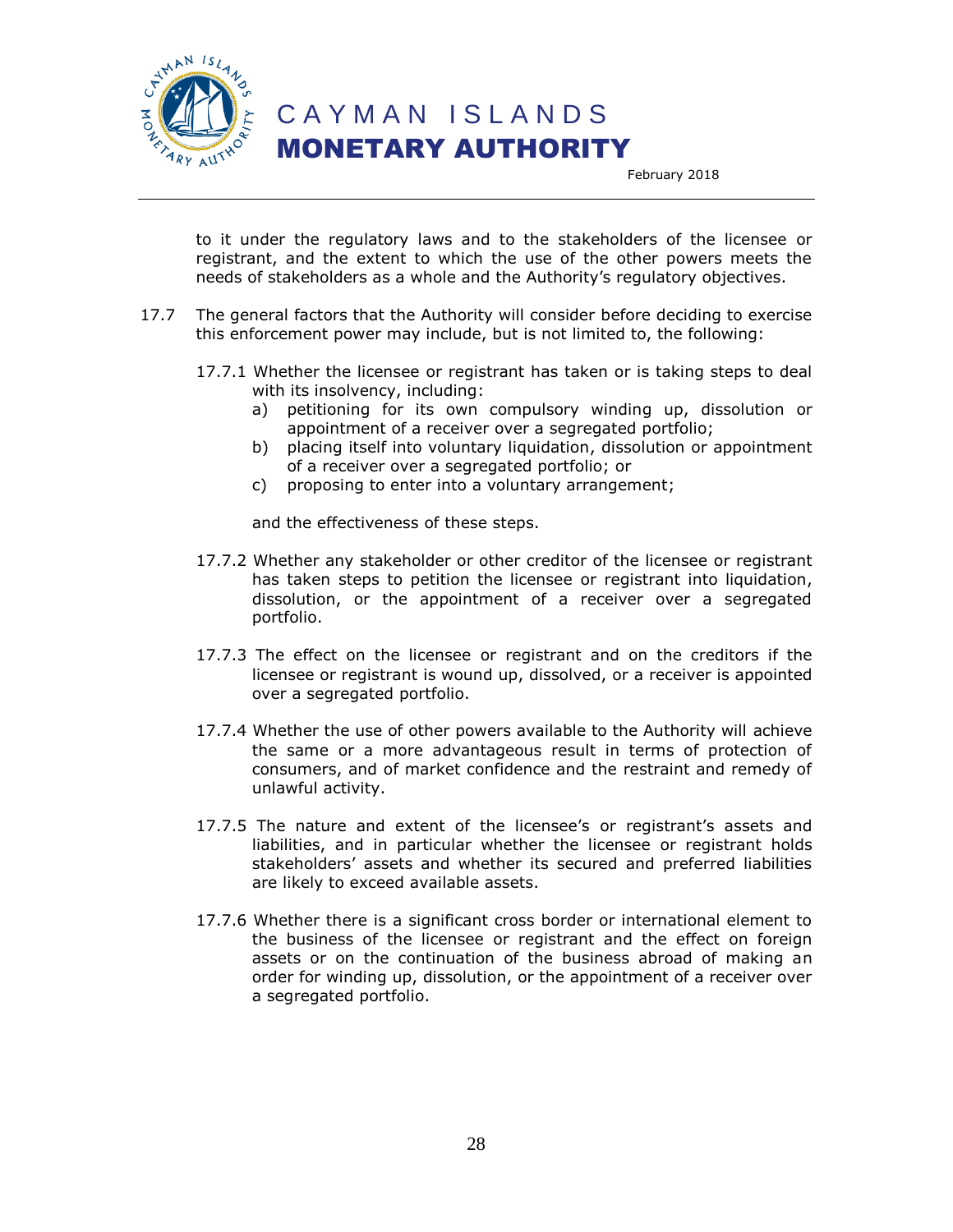

 C A Y M A N I S L A N D S MONETARY AUTHORITY

February 2018

- 17.7.7 Whether there is an advantage to seeking a moratorium in relation to proceeding against the licensee or registrant.
- 17.8 When deciding whether to petition on the grounds that it is just and equitable for the licensee or registrant to be wound up, dissolved, or a receiver be appointed over a segregated portfolio, regardless of whether the licensee or registrant is able to pay its debts, the Authority will consider the relevant facts including:
	- 17.8.1 Whether the interests of the stakeholders and the public interest require the licensee or registrant to cease to operate;
	- 17.8.2 The need to protect stakeholders' claims and stakeholder assets.
	- 17.8.3 Whether the interests of stakeholders and the public interest can be met instead by the use of other powers available to the Authority.
	- 17.8.4 Whether the licensee or registrant appears to have been or has been involved in financial crime or appears to be or has been used as a vehicle for financial crime.

Also, where appropriate, the Authority will take the following factors into account:

- 17.8.5 The complexity of the licensee or registrant (as this may have a bearing on the effectiveness of winding up, dissolution, or the appointment of a receiver over a segregated portfolio, or any alternative action).
- 17.8.6 Whether there is significant cross border or international element to the business being carried on by the licensee or registrant and the impact on the business in other jurisdictions.
- 17.8.7 The adequacy and reliability of the licensee's or registrant's accounting or administrative records.
- 17.8.8 The extent to which the licensee's or registrant's management has cooperated with the Authority.

Implementation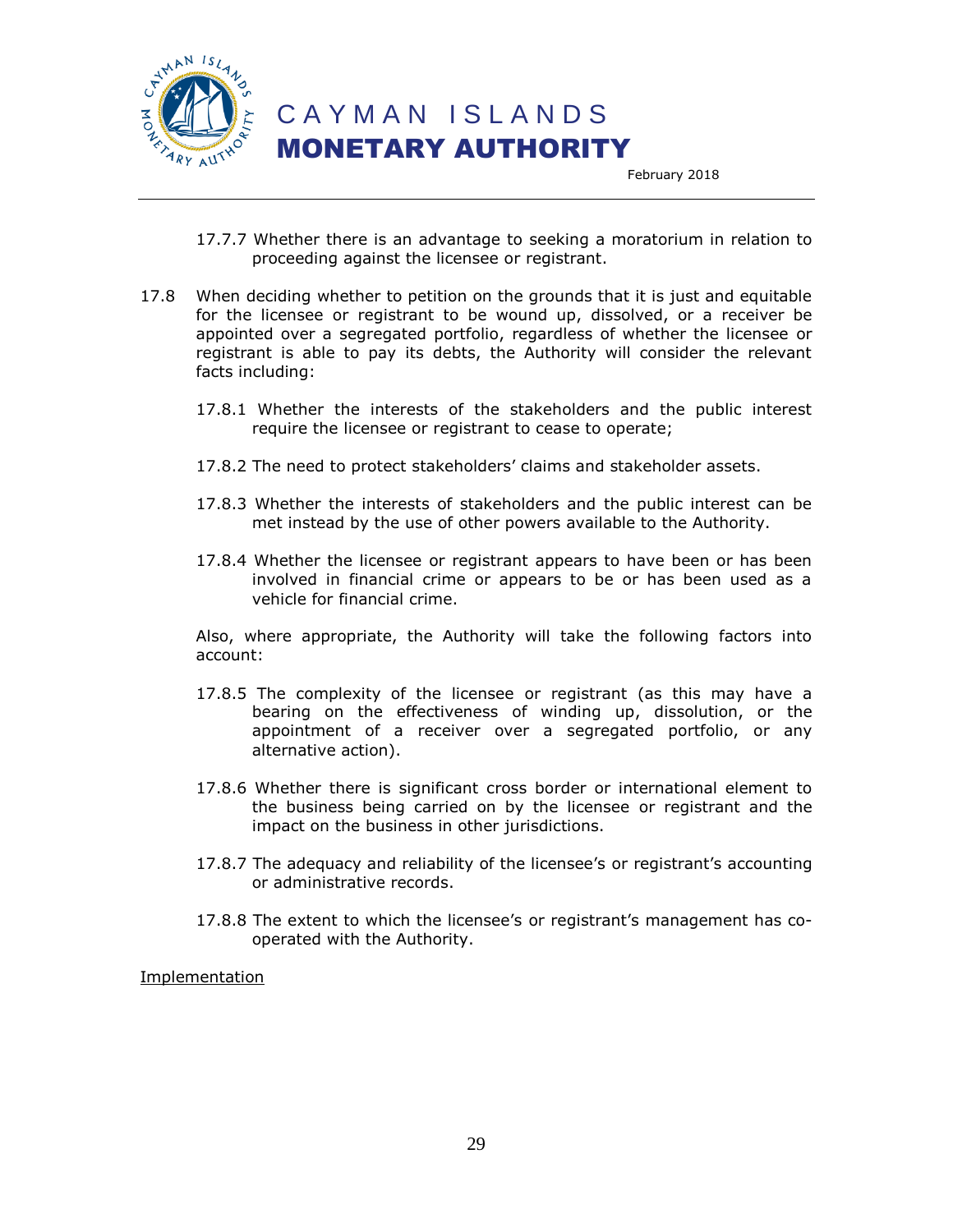

 C A Y M A N I S L A N D S MONETARY AUTHORITY

February 2018

- 17.9 Once the Authority has decided and has received the necessary resolution to apply to the Grand Court of the Cayman Islands to wind up, dissolve, or appoint a receiver over a segregated portfolio, of the licensee or registrant, the Authority will take the following steps:
	- 17.9.1 The Authority will arrange in their role as petitioner to file the appropriate legal documentation with the Grand Court of the Cayman Islands.
	- 17.9.2 Such documents must be served on such parties as required by the relevant Law and the Grand Court Rules.
	- 17.9.3 Publication of the petition must be filed in the Cayman Islands Gazette.
	- 17.9.4 The Legal Counsel(s) and the person swearing the affidavit should attend the petition.
	- 17.9.5 The Authority will co-ordinate finalisation of the sealed order winding up/dissolving the licensee or registrant and delivery of such upon the count appointed liquidators.

#### **18. Prosecution of Offences and Assessment of Fines and Penalties**

#### Application

18.1 This enforcement action applies to all parties, such as licensees or registrants, those carrying on business without being a holder of a current relevant licence, operators and auditors.

#### Purpose

18.2 The prosecution of offences and assessment of fines are regulatory tools the Authority may employ to help it to achieve its regulatory objectives. The principal purpose of prosecuting offences and assessing fines is to promote high standards of regulatory conduct by deterring parties who have breached regulatory requirements from committing contraventions, helping to deter other parties from committing contraventions, and by demonstrating generally to parties the benefits of compliant behaviour.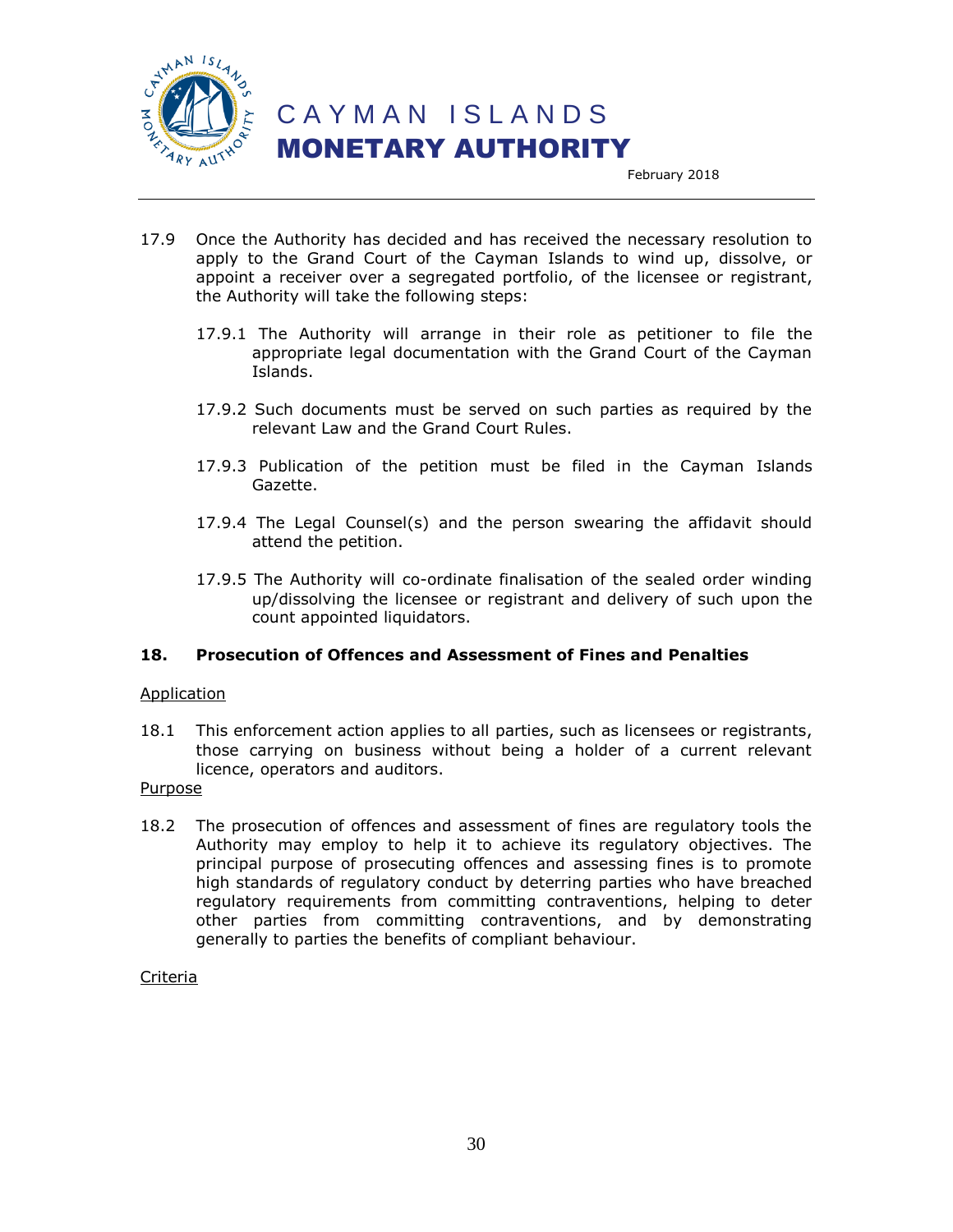

- 18.3 The Authority attaches considerable importance to two matters:
	- 18.3.1 Those persons or entities carrying on business being properly licensed or registered. This allows the Authority to determine whether a person is a fit and proper person to hold a position as director, manager or officer of a licensee or registrant and to properly regulate the business of the licensee or registrant once its licence or registration has been approved.
	- 18.3.2 Licensees or registrants making timely submission of reports and relevant documents. This is because the information that they contain is essential to the Authority's assessment of whether the licensee or registrant is complying with the requirements and standards under the regulatory regime and the Authority's understanding of the licensee's or registrant's business.
- 18.4 The regulatory laws or the Anti-Money Laundering Regulations specify the contraventions that result in a party being guilty of an offence and liable upon conviction to a fine, and the amount of the applicable fine.
- 18.5 This enforcement action is to be used after consideration has been given as to whether an alternative power meets the Authority's regulatory objectives.
- 18.6 In certain cases, the Authority may consider that although a contravention has taken place, it may not be appropriate or beneficial from a regulatory point of view to bring formal disciplinary action against the party and where the prosecution of offences and assessment of fines will achieve the regulatory objectives.

#### Implementation

18.7 Once the Authority has decided that this enforcement action is appropriate, it will be necessary for the Authority to make a recommendation to the Director of Public Prosecutions to commence proceedings against the party. The Director of Public Prosecutions would thereupon be responsible for prosecuting the offence and convicting the person, which, if convicted, the amount of the fine would be determined and be liable.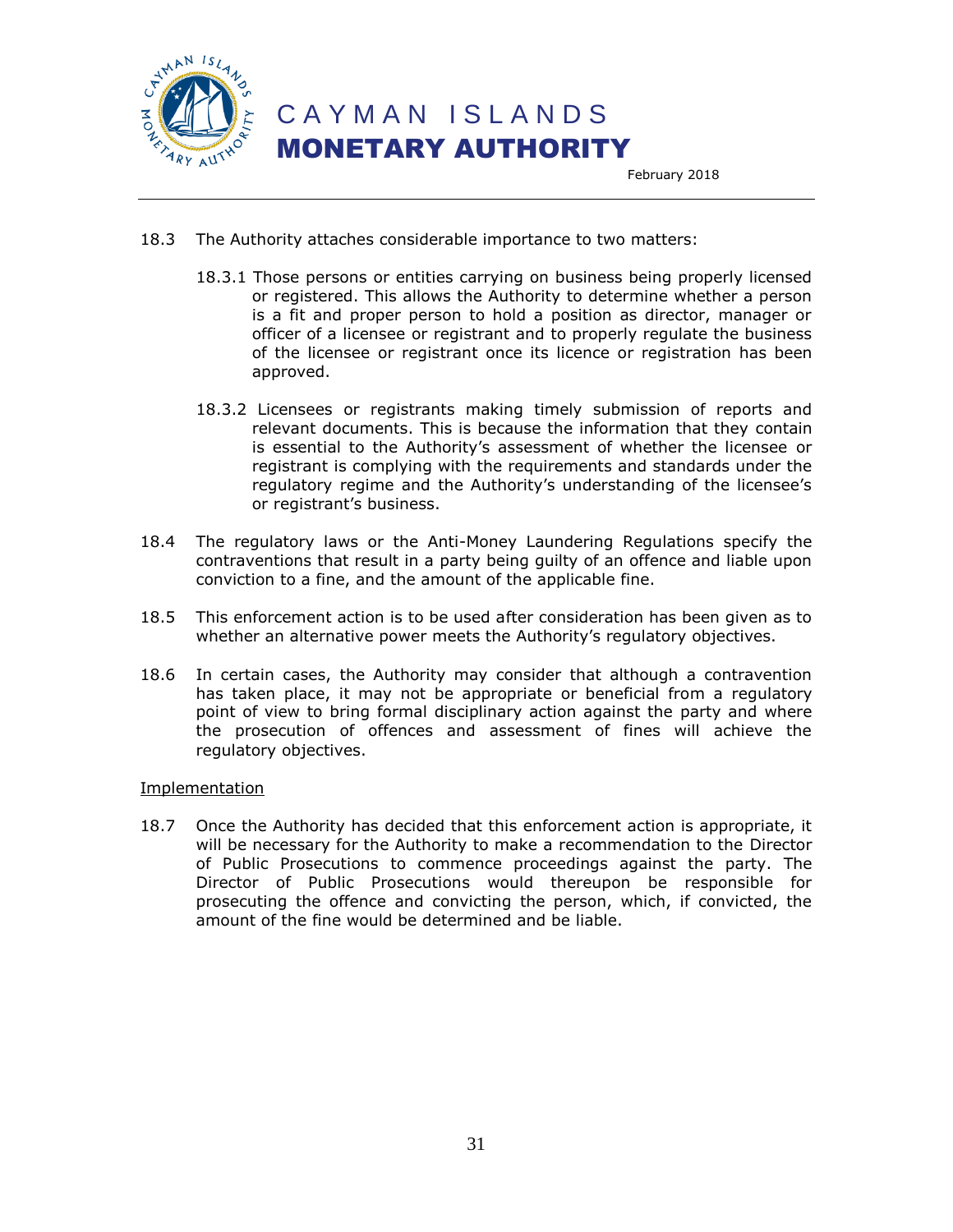

February 2018

#### Date:

**Appendix 1**

To: [Firm or other person]

Of: [Address]

WARNING NOTICE

TAKE NOTICE: The Cayman Islands Monetary Authority of 80 Shedden Road, Elizabethan Square, P.O. Box 10052, Grand Cayman, Cayman Islands, KY1-1001 (the "Authority") proposes to take the following action.

PROPOSED ACTION

[Details of proposed action]

REASONS

[Reasons for proposed action]

NOTICE OF REPRESENTATION

You may make written representations to the Authority. If you wish to make such representations you must do so within [*xx days*] of receiving this Warning Notice, or such longer period as requested of, and approved by the Authority. Where an extension to this time is required, a request for extension must be submitted within [*xx days*] of receiving the Notice. Written representations should be made to the Managing Director of the Authority, at the above address.

Please contact [contact name and details] at the Authority for more information.

Cindy Scotland (Mrs.) Managing Director Cayman Islands Monetary Authority

\_\_\_\_\_\_\_\_\_\_\_\_\_\_\_\_\_\_\_\_\_\_\_\_\_